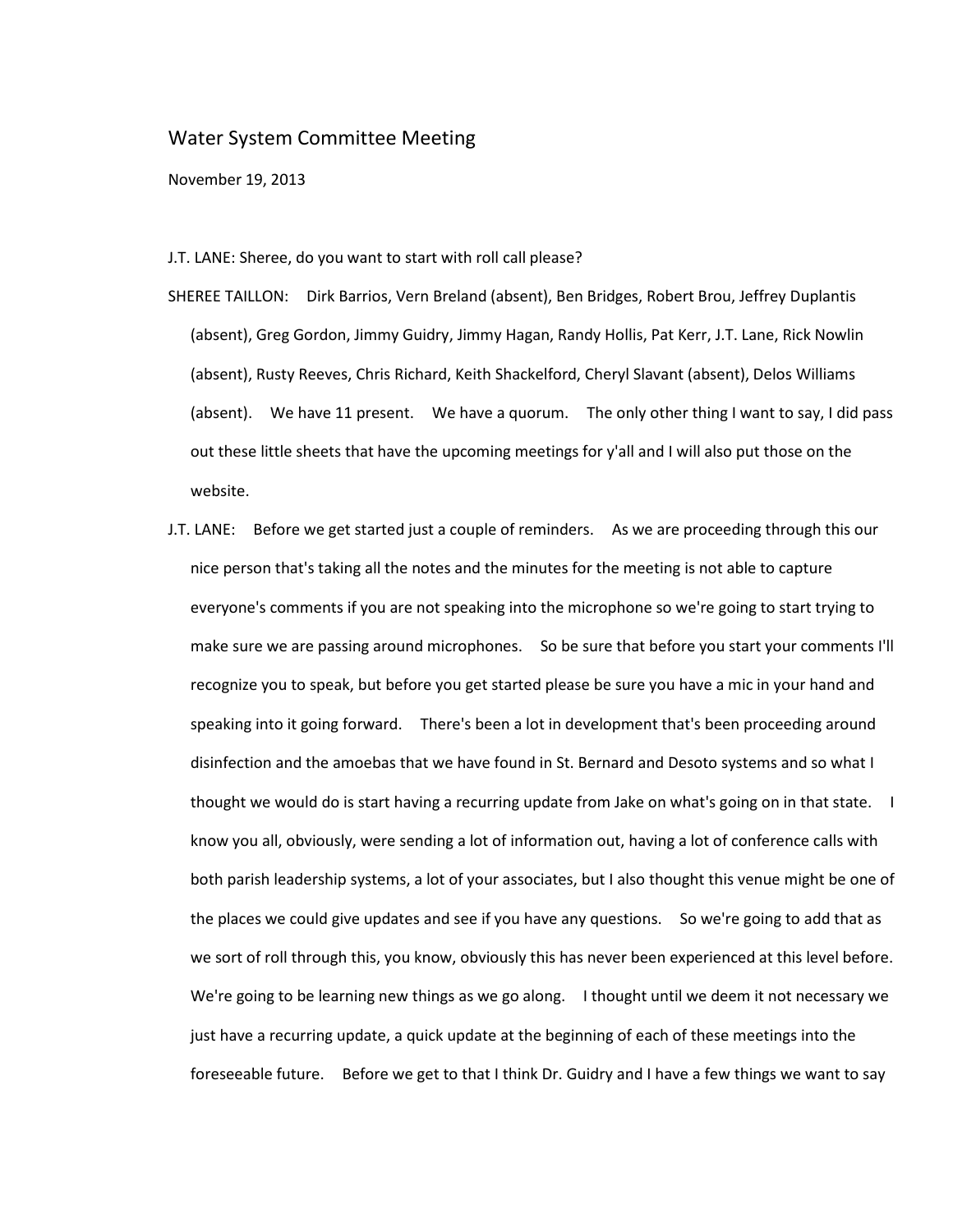in terms of a welcome and so I'll let him kick off and jump off that.

JIMMY GUIDRY: Since our last meeting where we came in and went over parts one and two been working with our folks and looking at the process. I want to share with you that it's not an easy process. If you look at we come in here and you got input as to delete a whole paragraph or delete a whole section, not as simple as us just saying okay with that. We have to look at it and see what importance it has. And I've asked my engineering folks, my technical experts, when I look at things from a state health officer I'm looking at it way up here. When engineers and folks look at a drinking water system they are looking at details and I'm not the expert. I don't want anybody to think what we did last time was get everybody's input that that's going to be the code. The code is going to be a work in progress that we come together, the experts around the table, and share what we like to see, when and what we can live with. I know what the law says, but I got to tell you we're struggling with the balance. The balance is the regulations that protect human health, public health, and the regulations you have to live with. So where you might want something that makes your life easier, or makes your job easier, I have to weight in and our experts weight in what protects health. We might not agree on that. And so I'm going to ask for discussions at the meetings where we don't agree because if you leave a meeting like last time everybody seems to agree, I don't want that to be everybody thinking we're coming back with the code that takes everything you said, writes the code and we have no input. It's a balance. And it's not an easy balance because what's technical and what we think might help protect it may not. There might not be agreements. So I want to have that discourse at the meetings because if we all leave here and think that's a done deal, it's really not a done deal. We really have a lot of work to do. I'm really concerned that we've taken on a year of work to change a code that has worked well for us for a long time and until we figure it out, until we have the new code, it's up in the air what we can enforce and what we can't enforce. I know what the law says, but I still have to weight in. I have got to make decisions about not letting people get sick and I don't want to wait till they get sick to make the decision. Not an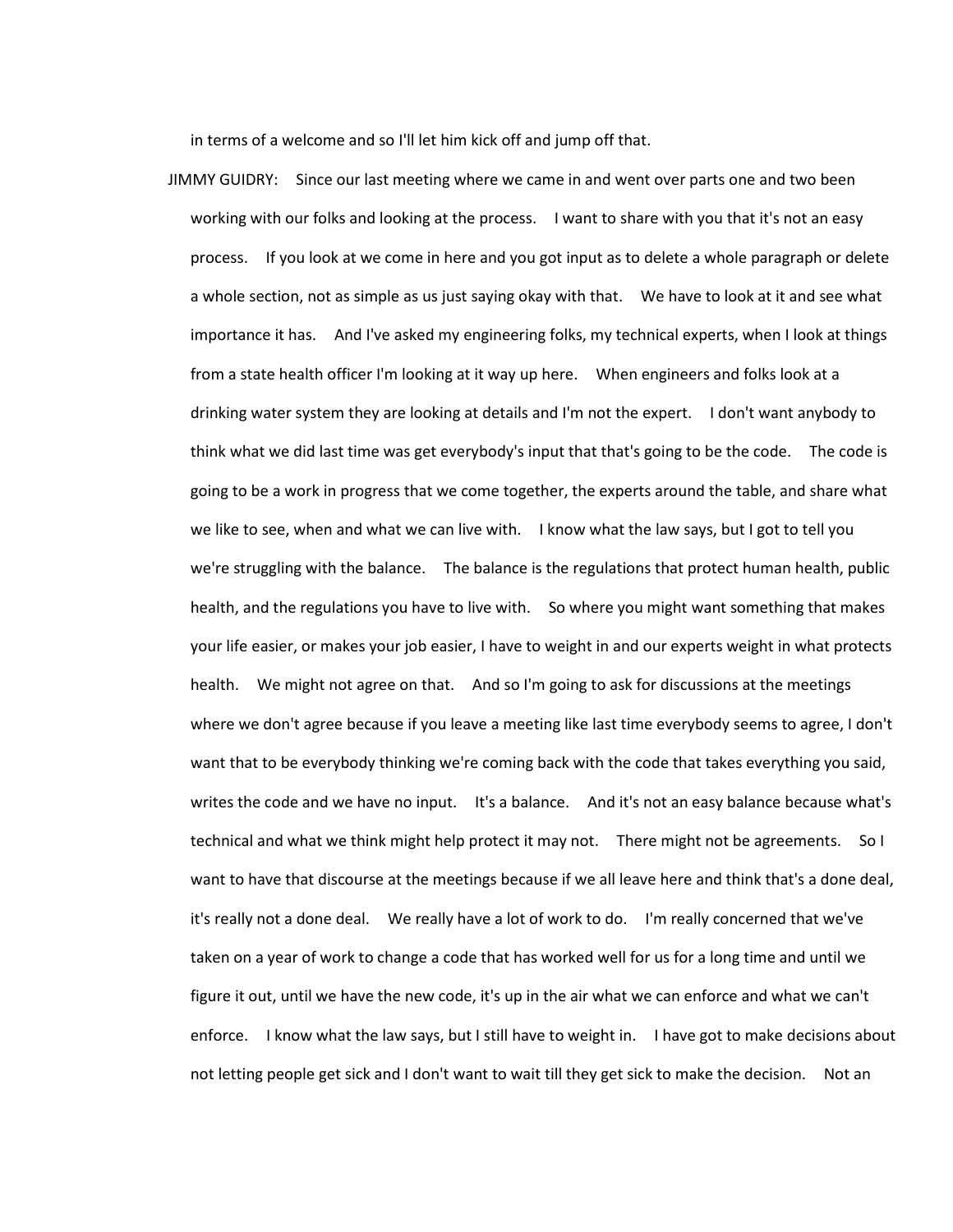easy job. I'm merely starting the meeting off by saying that because I see us getting to more and more sections, more and more disagreements, a lot more detailed, a lot more stuff. Deletion of entire sections sometimes put some things at risk and it's real hard, it's easy to say well, I don't want to have to live with that anymore, but why we have it in the first place, or why we think it's important we need to look at. We need to decide. I really struggled with the fact that in a year's time we're going to change something that's taken 50 years to get to. We didn't get here yesterday. I've been around for 17 and I can tell you this has been a work in progress. It's been changing constantly. You have federal input, state input, and then you have to live with some of those decisions. This is nothing new. I'm seeing it all over the place. I've seen developments in Downtown where they're asking for less rules and regs so that people can move Downtown. Over time you've had years and years of legislation that has hamstrung us. What I'm asking is more discourse, more discussion. If it pushes us back some so be it. You want a good code. Let's have the conversation. Last time it was our first time going through it. It was valuable. I'm trying to get a handle on what people are unhappy with. I'm not going to make everybody happy, but we can do some things to make people happy. I'm also trying to make sure that I don't throw the baby out with the bath water. As we get rid of stuff I don't want to get rid of protection for human health. They are there for a reason. We might not know why they were there. We need to figure out can we throw that away? Was that important? In these deletions that's really what we're trying to figure out. What I told you at the last meeting when we come back to this meeting with writing of part one and two. That's not doable. It's too detailed, too many deletions. Not enough time for us to go through it point by point. Ask you for a little extended time to bring you back one and two because it just wasn't enough time with everything else we're dealing with. So I share that with you so that the expectation is not that I dropped the ball. The expectation is we want to do it right. And so I'm going to ask for your cooperation on getting it done correctly. And I just want to start the meeting with that going through a lot of discussion on the next two parts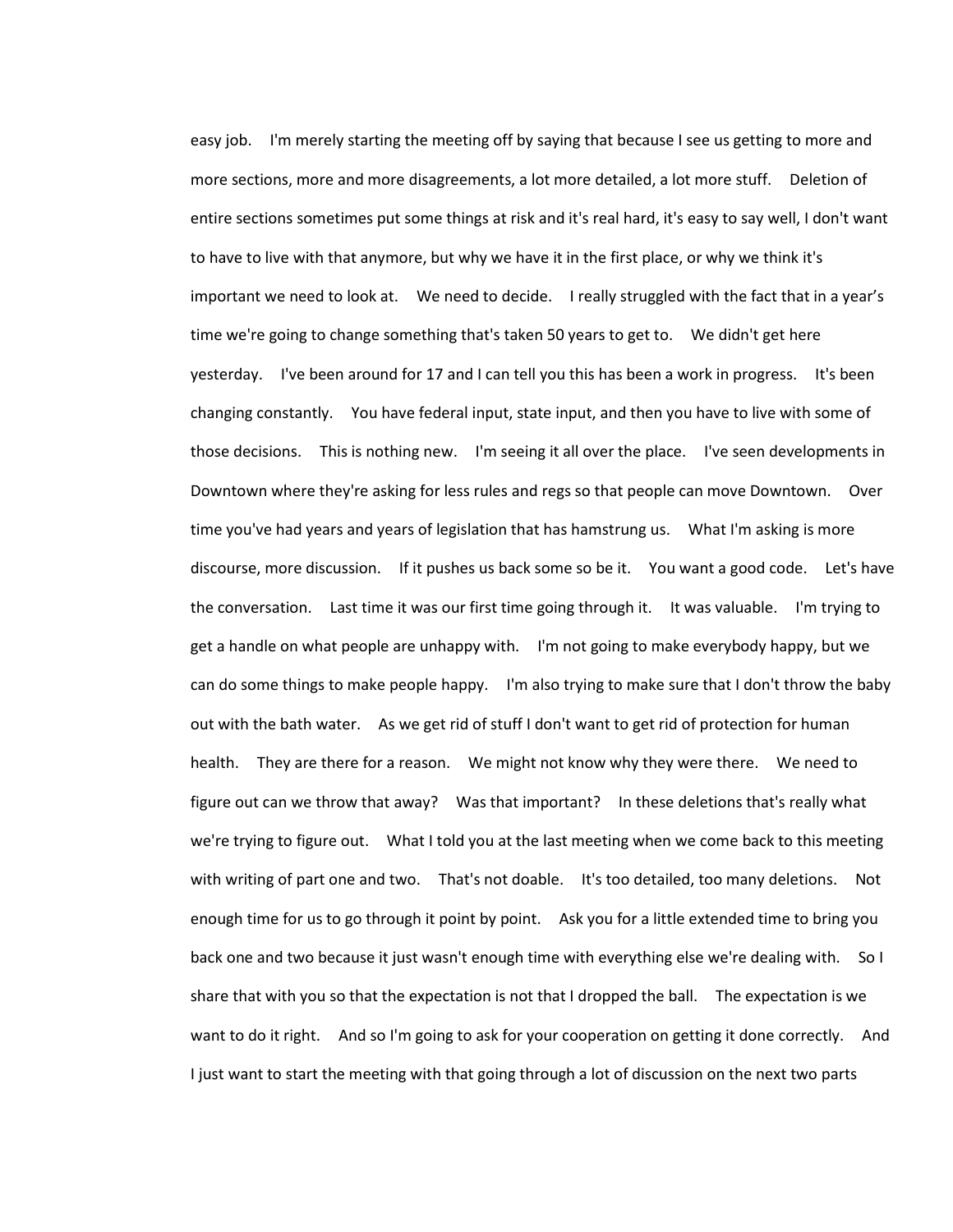getting that into the code, written in such a way that we all agree is a full time job. We brought someone in to help us with that. Many of you know Sydney. Sydney has helped us write code, knows how to write code. But again, we have to go through it in detail to make sure we're not putting health at risk. I just want to start the meeting with that.

J.T. LANE: To jump off that too. Honestly we know that, especially what's been thrown at us in the last couple of months, some very new challenges for us that we didn't anticipate having to deal with this year while also trying to have this committee be productive and helping write the new code that we are going to follow going forward and so we are on top of doing our analysis of all the feedback that we're getting through webinars and our meetings. We are actually looking at, for our capacity right now with staff between contactors and our full time staff is the analysis that we need to do to the point that it needs to be comfortable enough is one year enough to do this? And we are looking at that. I want y'all to know that we are looking at that because there are some concerns that we can get this done by August. And so, obviously, if in fact we do feel that way at the end of day we'll come back to you guys with what our recommendation is and seek whatever avenues jointly we feel like we need to do to extend that. I think as an example going back to Dr. Guidry saying deleting whole sections and maybe we can send a message to the group that would be helpful, or if you would prefer to work through your associations, but I think that sometimes when we feel like there are legitimate problems or challenges that people are facing or operators are facing in their day to day work that if that is the case, and certainly I'll tell you this. I've been at DHH five years and sometimes I think it's just human inclination to instead of trying to address the problem, get really honed in on what the problem really is, instead let's just delete the whole part instead of maybe let's not delete it, let's just edit it or provide alternative language. One thing as we got all the feedback and looked at it there was one thing that sort of jumped out at all of us. If there are alternative ways that we can address some of the issues that people have, or things that are giving heartburn, instead of deleting whole sections of the code. Maybe if it is deleting may be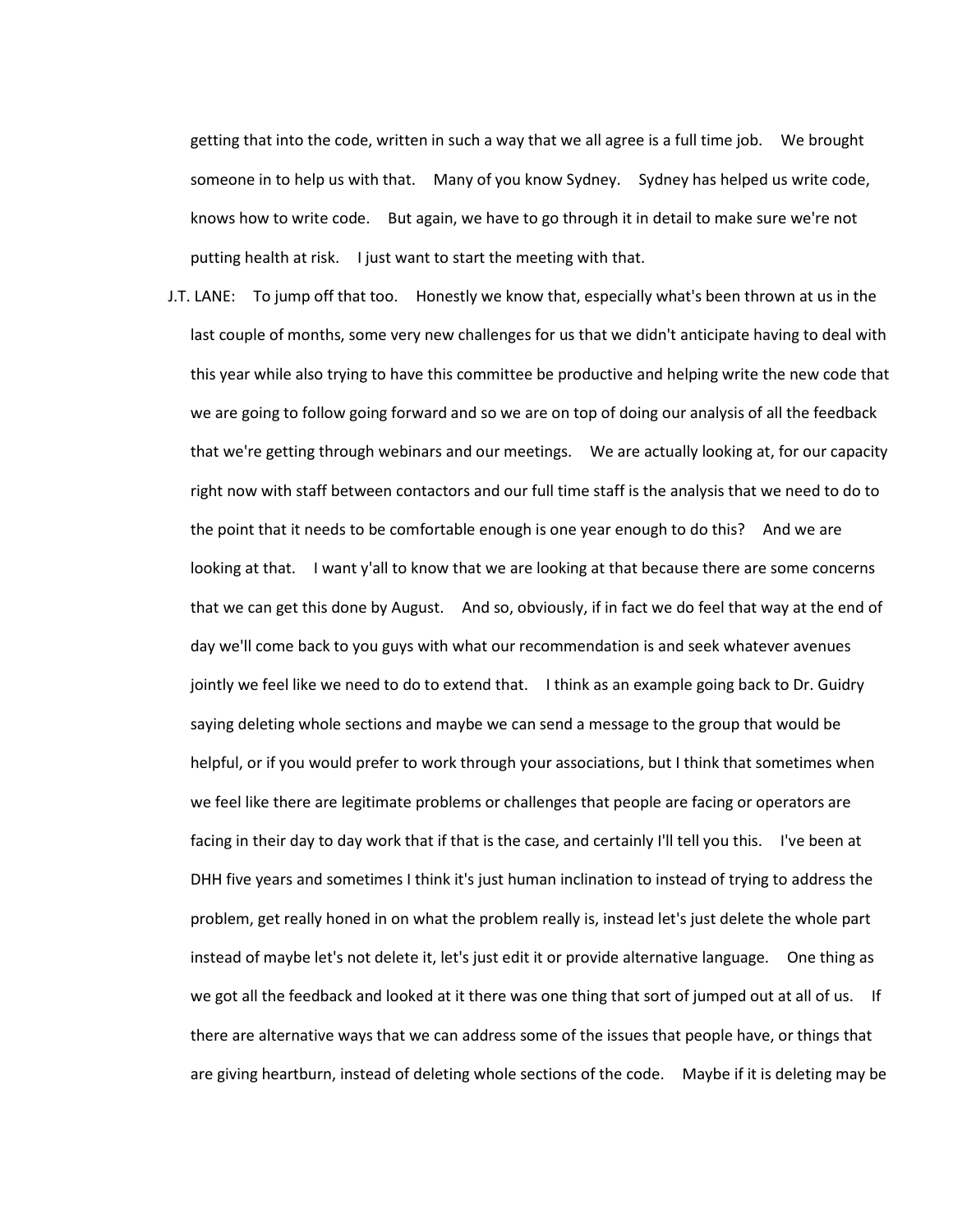things we can put in place that helps address what the actual things that are giving heartburn. With that I think our plan right now is to finish analyzing all of the feedback we received from chapters one and two and in the next meeting we will provide to all of you in advance in the next meeting our feedback and thoughts on it and the language that we feel should go in the code and then proceed going forward. And so before we get into, I guess, chapters, Jake if you would just provide everyone…

PATRICK KERR: Can we comment on the opening?

J.T. LANE: Certainly.

PATRICK KERR: Just a couple of things and I think we might be heading in separate paths. My understanding of act 292 this committee is to write the rules for operation, construction, and maintenance and then DHH is to have its say and DHH has members of this committee, but I don't know that what comes out of this committee is certainly not the final product. And so I don't know that now is the time to argue about putting things back into, and I'm going to digress just a second. We hadn't started talking about the code yet, we're still talking about the ten state standards which isn't the code, never has been the code. It's been enforced as the code for the last several years and that's why we're here. I think, I hope what the committee can do is produce a document that the committee believes is protective of public health and then the dialogue continues with Dr. Guidry and the engineering staff about what needs to be put back in instead of argue about all the periods and commas now because I think that really will slow us down. Again, I think this is a two tiered approach that the law contemplates. And I don't know that we need to solve all of DHH concerns with this committee. The committee approves a document, DHH takes it and has times to promulgate it. My understanding is still promulgated administration procedures act with the full public hearing and everything else that happens when DHH promulgates a rule. Even if we argue parts one we may not get done with half of it if we do it the way I think you're suggesting Dr. Guidry, so it concerns me greatly. The other question I have is this is, I think, supposed to be a team effort.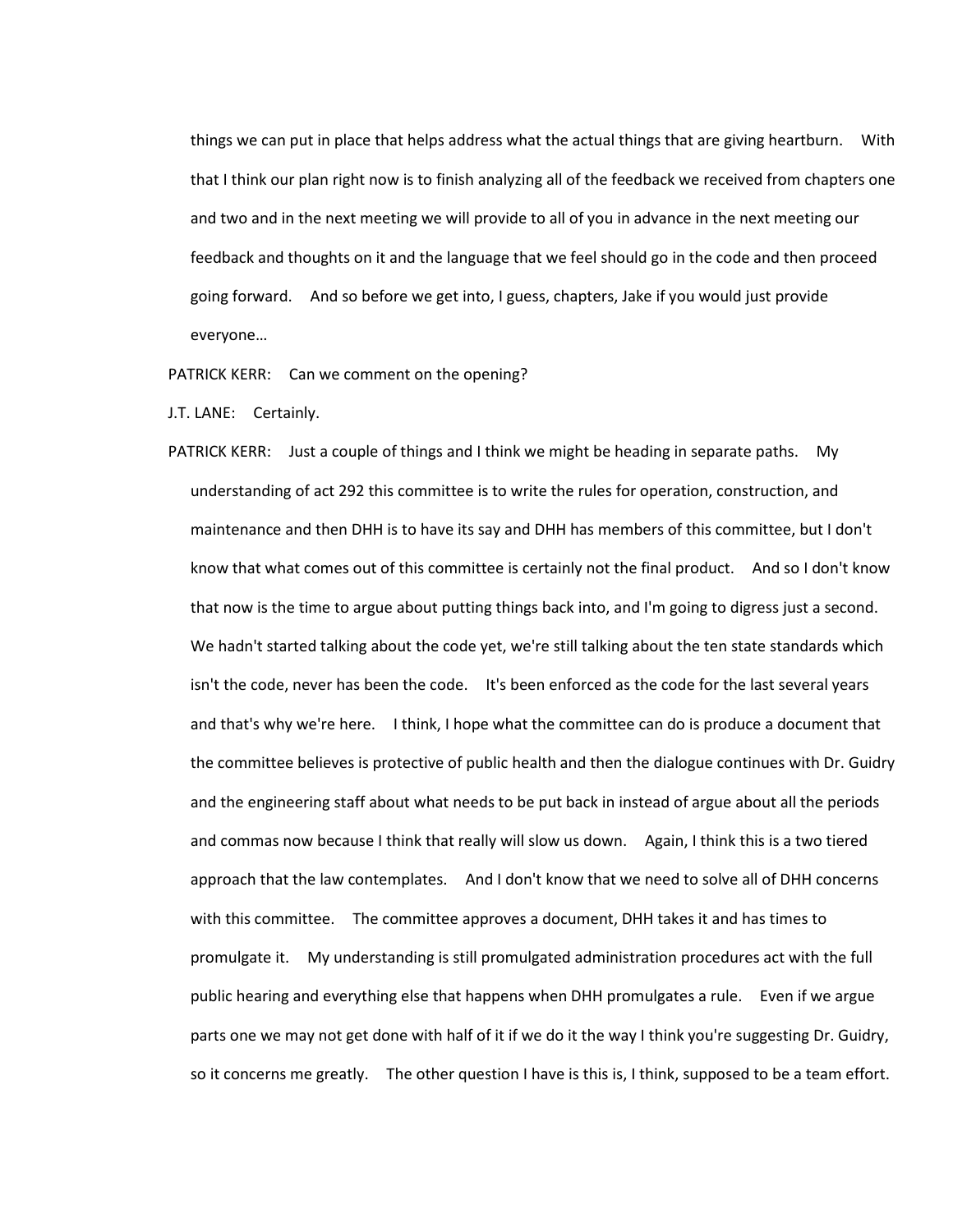Each of us has basically veto authority over the other cause the law says committee has to pass new rules, and DHH has to pass new rules, and somehow we need to come together and make it work and that's part of what this committee needs to do. Jake's going to talk about the emergency rule in a minute. I'm going to tell you our first shot out of the barrel we didn't do it. The law says the committee has to pass on any rule DHH promulgates. There's no primacy issue with the amoeba. I think you would have had a consent out of this committee if we had been asked. I think there's a disconnect. I don't know if it's a lack of trust in the department, the committee and the department, or just a lack of having to work through these things. But we're all here for the same reasons to protect public health and we're not here to make it easier to do our jobs because all that's going to do is end up in litigation with people getting sick. We're on the same side of this thing Dr. Guidry. Not a person at this table that wouldn't agree with that. I think if we just move forward knowing that we're working together we can get past some of these issues. If there's something that's important to public health it will get put in the code whether it's now or after we settle on the language that we're striking from the ten state standards. Thank you.

J.T. LANE: I concur and our comments weren't meant to say that there is a division. I think what I was saying one thing that could be helpful instead, again, this was directed to really a lot of comments we're getting, not just the work of the committee, all the comments we're getting through the forums. I was just saying one thing that's occurred as we went through the first duration of this that the one thing might be helpful is hone in on what's really causing heartburns as opposed to just wholesale taking parts out. But I completely agree with you. Really was maybe a time for us to really share with you where we are. We definitely think we're on the same page working together. I want to be really clear, we are learning as we go. There was not a handbook I could pick up and say this is how to start a water committee on rewriting states. We looked, I promise, but there wasn't. Just wanted to add that.

ROBERT BROU: I just want to explain myself. I didn't really do a good job why I was asking, but I was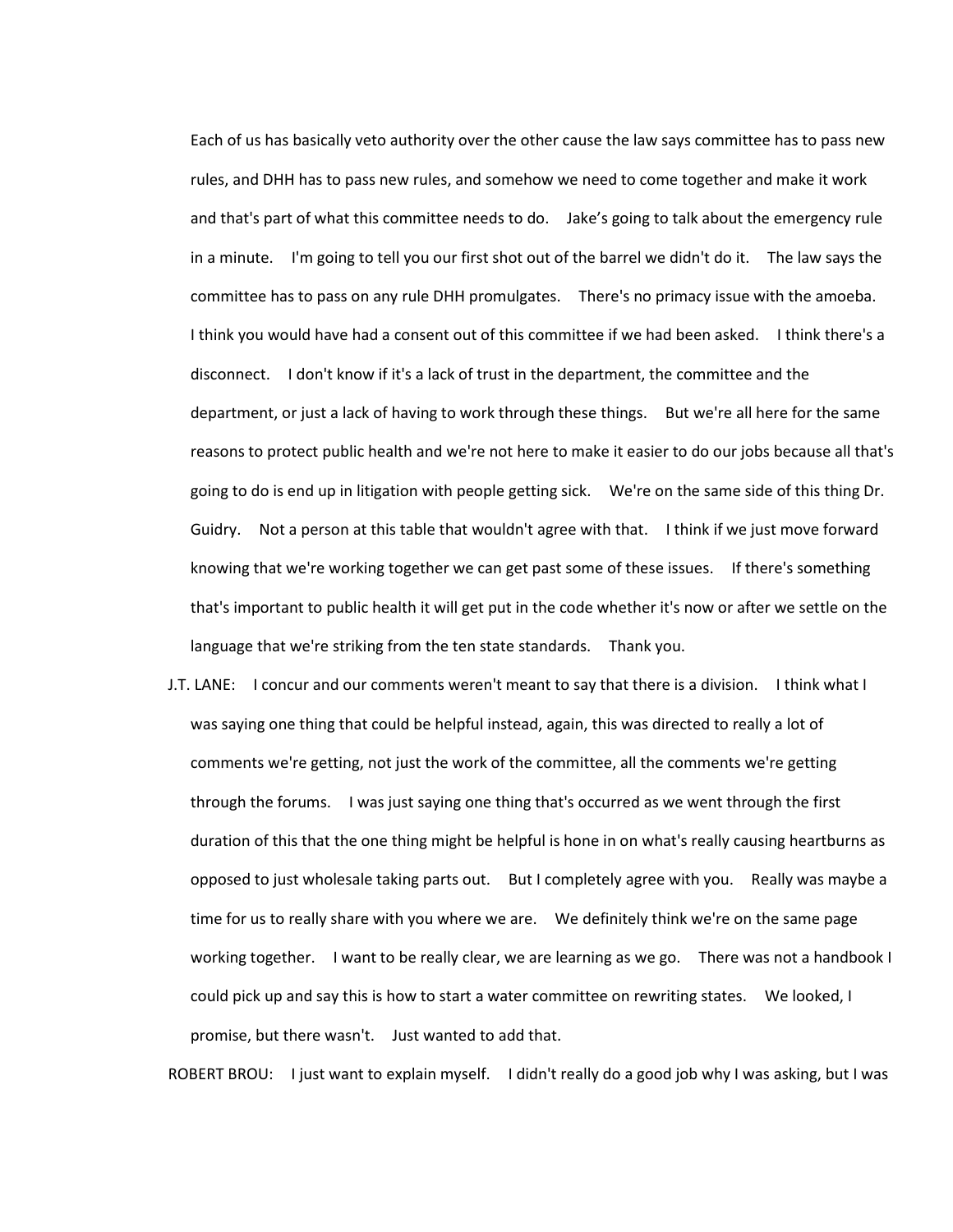one of the one's comments of deleting whole sections. My thoughts were ten state standards is not going away. The design world is always going to use ten state standards. That document's going to remain in effect and all the good language in there is going to remain. What I was looking at was it covered somewhere else, and for example a lot of sections talk about security. Chapter 12 talks about security of facilities. Maybe we can talk about whether it needs to be enhanced or beefed up, but does it need to be reiterated in each chapter. So I was saying delete that entirety. There was a lot of it operators, those types of things, that's covered by other regulations. Does not need to be part of this regulation for DHH. Strike it in its entirety. There's a lot of good language in there. Still needs to be a consideration when you're designing a facility, but does not need to be a part of our Louisiana water standards. That's the biggest part that I deleted the rest. I really just feel we need to know what is important, what things in this document that DHH feels need to be part then we can really concentrate on those issues.

J.T. LANE: I totally agree. One thing that I think maybe before sort of digging into this, and I think you are right, there are places where it is covered in multiple places. I agree in terms of streamline approach we should definitely be doing that. I also think this is an opportunity where we can, even though it's not comparing apples to apples, I often try to look at what I can learn. For instance, retail food inspections and sanitary code and how in many places it may be much more highly proscriptive and so it's easier for restaurants, in some cases, to know what is and isn't and I think that, not that we're comparing they are the same thing, but where we can, I think, through this process be more proscriptive about what requirements are the best for us because, again, one lesson learned I think looking back is we don't want to reference other documents, necessarily, in our sanitary code. If it's worth referencing then we need to put it, adopt it wholesale. And frankly, from y'alls standpoint, making it easier when you are trying to build your systems. Much better to go to one place as opposed to 50. I'll be honest, I don't care if the sanitary code gets two feet high and we have to get special binders for it. I'd rather it be very, very complete and have as much as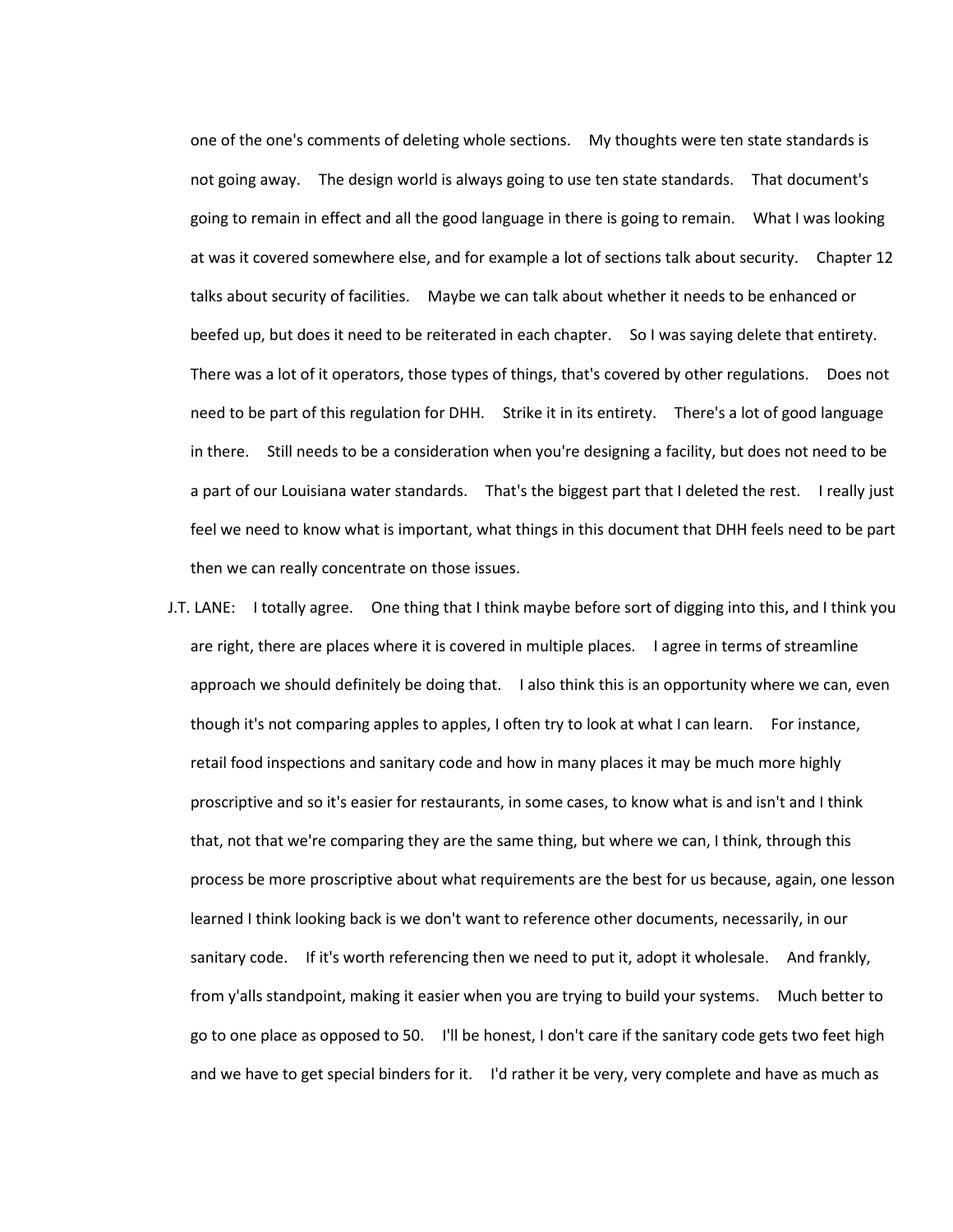possible so that we're not having to go to many other places outside of it to make sense of it. Off something that's very complex already. That's what engineers have to design, highly complex. Anything else?

- RANDY HOLLIS: The chapter 12 currently references ten state standards. What do we envision the outcome of this to be ultimately? Is it the sanitary code, this law will stay in effect? And then the ten state standards that we are going to adopt as Louisiana standards will simply be referenced as an appendix to it and any conflicts that the sanitary code will govern or do we envision one code? And what concerns me is we are addressing only ten state standards now. No one in any of those comments is going back and looking at chapter 12 to see where there are conflicts, and do we erase things from the sanitary code? How are we going to dove tail these together?
- J.T. LANE: From my standpoint, again, going back to the timing issue I think that what we need to do, frankly, is address the request of the legislator first off. That's the priority for me. I think for what is stated in the law that is the immediate priority and so where we can adopt, you know, again Robert back to the meeting suggested we start there. Start with ten state standards. I think we start there. Again, my vision is that we have the entire 166 pages of a breakdown today, edited, the language is exactly where we all want it to be in terms when we take our vote, take a vote on that document, and adopting that entire document into the sanitary code. There will be no references. Now where there are I have no idea I could not tell you right now the extent of lead over into other parts of the code. I think that, again, that going back to my comments earlier about timing, I think that would then greatly go, really significantly go beyond what we have time for. My goal would be that we are taking, we're starting with 2012 standards and editing and altering that and adopting it as Louisiana standards within the sanitary code. We're going to adopt that content. And, again, we approve I think that would be, frankly, the most straight forward and easy thing to do.

Certainly, if anybody has comments. Jake, if you want to comment, or Dr. Guidry? JAKE CAUSEY: What I recall that's what we stated in the first meeting.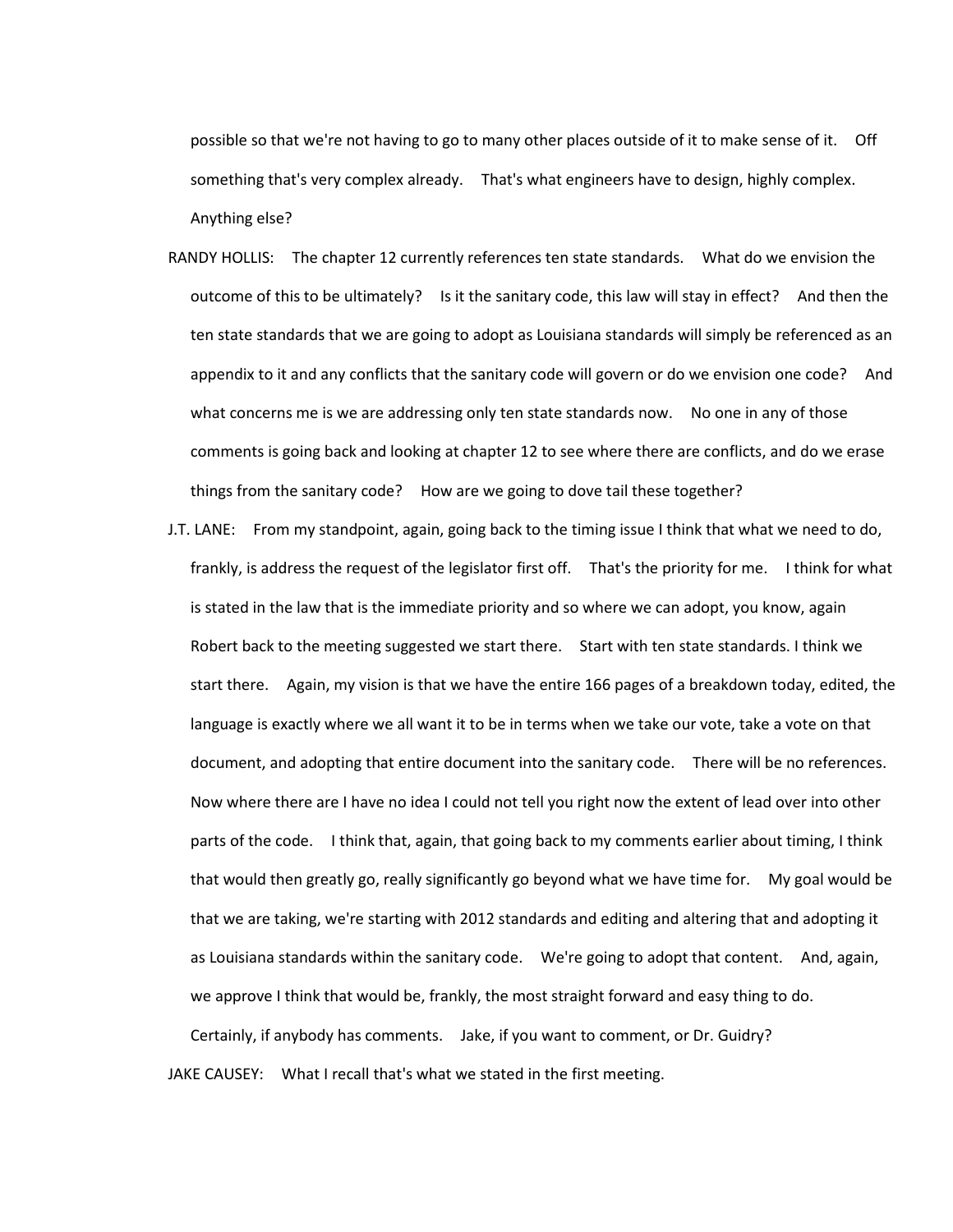PATRICK KERR: That's what we agreed to in the last meeting.

JAKE CAUSEY: I was not here.

- PATRICK KERR: Writing the standards for construction, operation, and maintenance, the sanitary code standards for water system operation are what we're charged with writing, not the ten state standards for Louisiana. The whole thing, it's the whole thing. That's what we're charged with. We're not here because of the ten state standards. We've chosen ten state standards, but at the last meeting we even discussed people are going to incorporate into their sections the portions of the relevant portions of the sanitary code and it should be one document. As you said when you started, I think we moved away from that again. One document and that document is how we're going to operate water systems. It's going to be the code for Louisiana. I think where we ended up last meeting, unless I remember incorrectly, Dr. Guidry is that not what we agreed to?
- JIMMY GUIDRY: How we get there is where we're struggling. We're using ten state standards as a guide and picking those things that we feel belong in the code and those things that don't belong in the code. We're trying to get to a code, one code. So I think we all want to get to one code. How we get there is what we're struggling with because ten state standards goes off on a lot of tangents, but it also touches on some things we have in the code and we're trying to figure out what already exist in the code that we already address in ten state standards. If you look at your citation, if you look at surveys a lot of the reference is back to ten state standards. If we're going to have a code then those citations, which are things we think are important, have to be part of the code now. And I think that's why we're struggling. Went back with all the suggestions and recommendations and Sydney's sitting there writing it and looking at part XII and trying to integrate the two. It's not that easy to integrate unless you write it all out which is...

PATRICK KERR: What we need to do.

J.T. LANE: I'll amend and add to what I said earlier. When there are opportunities through the discourse of this committee to make those changes, as well I certainly we should do it outside of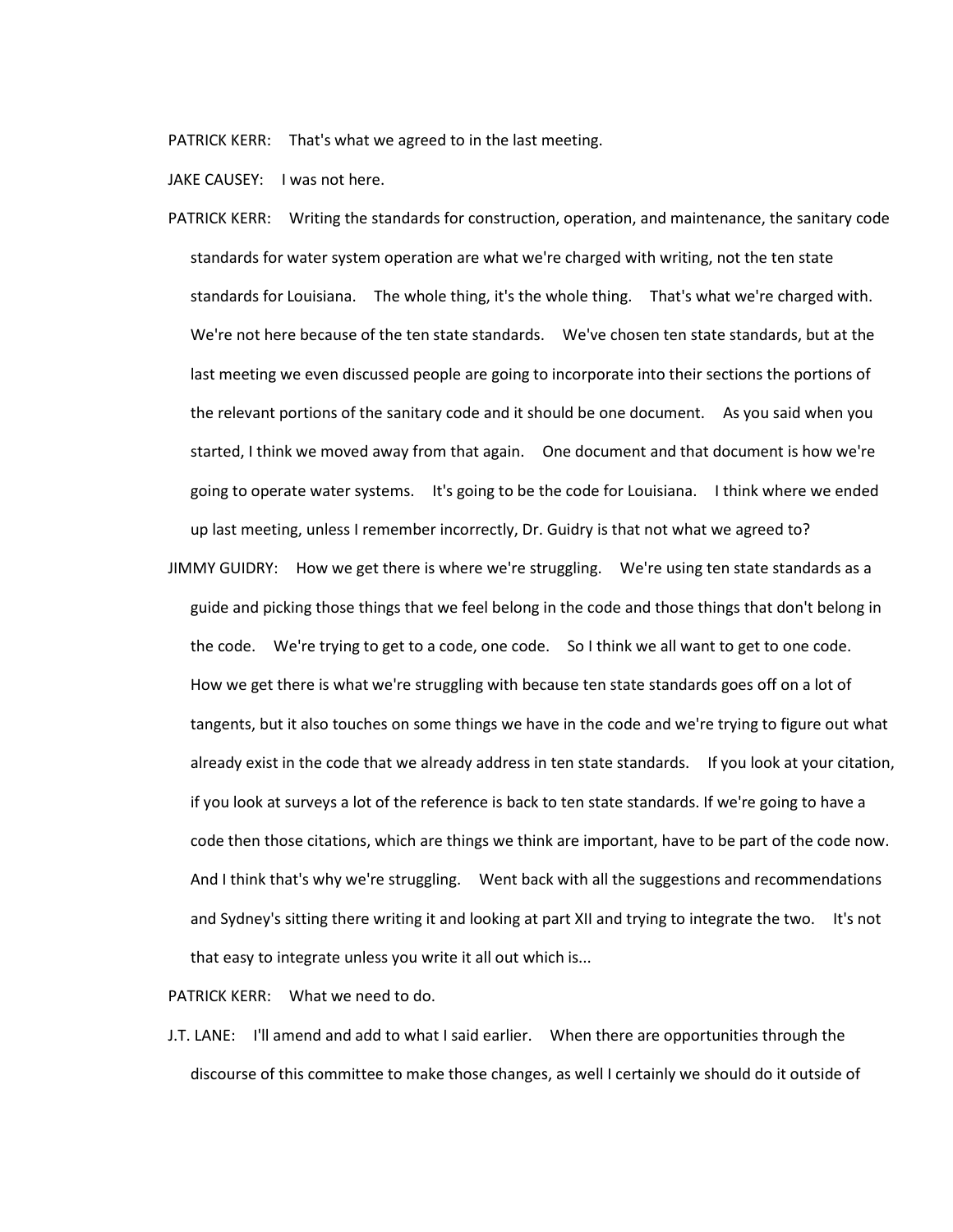that. I think we got started because of the ten state standards. We got started because no one liked it. That was the precipitate of the bill initially and so that is the primary driver based on everything I've heard from everything over a year since last fall, last August, actually. That is what's gotten us here. Again, I agree with you on the fact that there are opportunities to clean other places up. Where we can do that in a timely fashion, unless the legislator decides that, again, they want to give us more time to take on. Again, I don't think anybody in this room could have ever calculated or anticipated how expansive this code got in terms of doing this in one year, especially since so many other things of similar size and scope and breath have taken a whole lot longer. Even as we consulted our experts to deal with the amoeba issue we found out Arizona had a similar issue. Not quite the same, but very similar. It took them five years. From my vantage point, and I imagine there's still work going on, from my vantage point I can't imagine anything taking that long. I think that we're going to identify places throughout this that we can improve. Any crossover and where we can let's do that. Let's get as much done as we can by our deadline and then move on to other things after that. We have until August and so I don't want, again, if we keep coming back with more and more things to throw in I fear we're going to miss our deadline and that's not something I find acceptable, nor do I want to go before the committee and have to explain to them why we're late. And so we're all really busy. You all have tremendous jobs yourselves that you have to do and so I wanted to make sure that, again, that we're using our time in the best possible way. We're operating from the same spirit of openness, but I don't want to keep having a conversation every meeting about what exactly we're doing. It was started, we agreed with Robert's recommendation, I fully supported it, of starting with that text and making amendments going forward. If there are places where it is duplicated and we can show that, document, and have that discussion in this meeting let's do that. There are things we need to cover, set as long term goals then we need to do that. But I would suggest that if there's anything big that people want to discuss and accomplish before August that everybody come up with that list now. There is not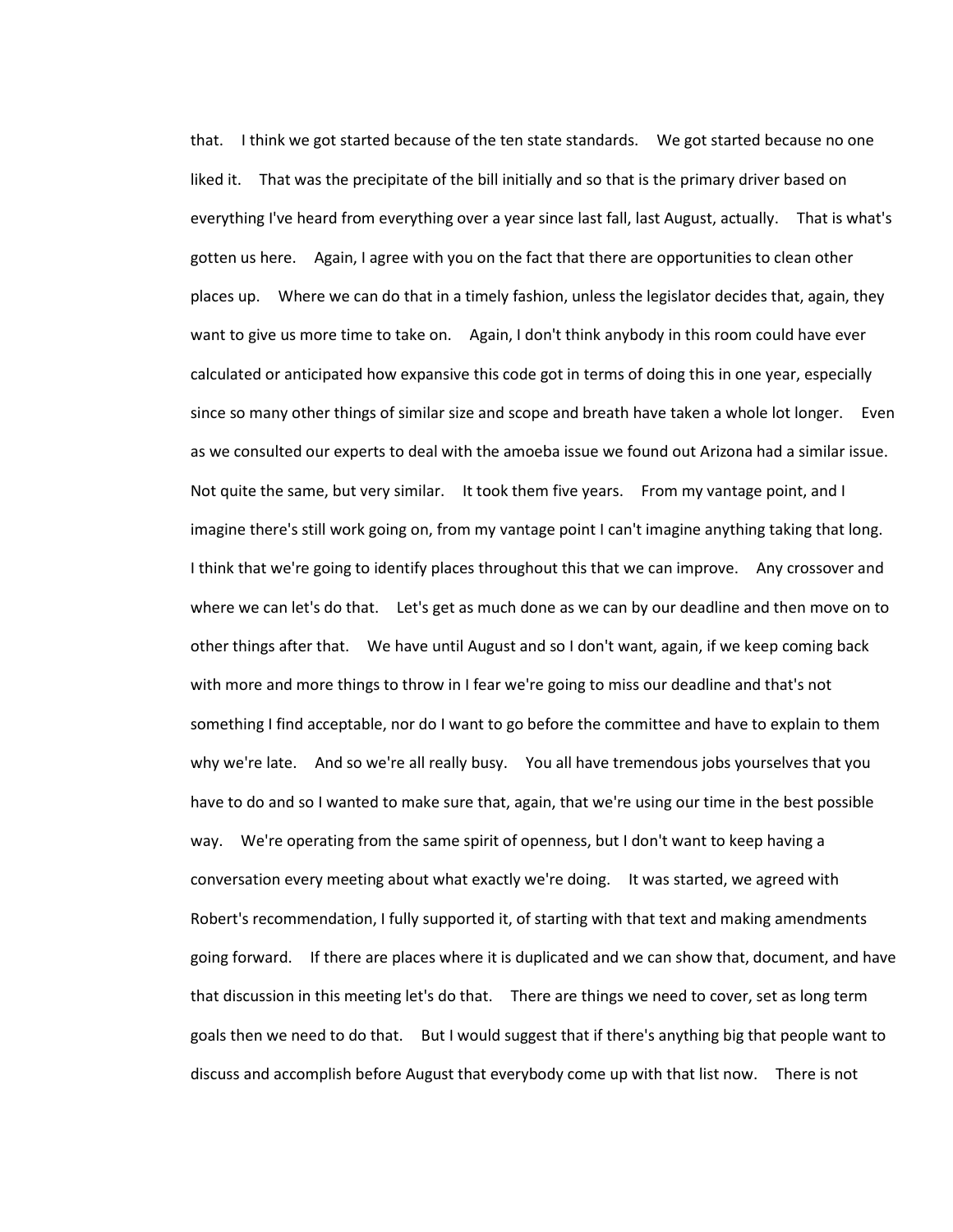going to be any sort of oh, we're now in June and then there are more issues we want to discuss. If there are other things that you think if there's duplication somewhere, or there's other big issues that could be covered within the scope of the law then I would suggest that every committee member submit that list of topics. Be very specific and submit that possibly before the next meeting. Otherwise, I don't know of anybody that's done a complete analysis of the entire sanitary code related to what's regulated to you to know exactly what's going to be crossover, what's bleeding over, etc. I think you all may know antidotally and experientially, you may have experienced well, it's here and there and I don't know which one to follow and whatever. The thing is everybody already knows that from your experience. If there are the things I would say the next few weeks is the time in which we need to understand that and start to address that as well. Because I don't want to be integrating new issues and more work for my staff that's already stretched statewide already because, as you all know, plan review has taken longer just to get projects off the ground and then on top dealing with how to handle the disinfection requirements for the state. Which we envisioned people are going to learn a lot over the next three months of that. Tweaks and changes after that process. We're open to that, but everybody really clear if there are other things that fall within the scope of the act that you want to cover outside of that then we need to do that. Get that list so we can integrate into our workflow and be ready to help you address that. Cause every time we do add something, and I'll be honest, the request then comes from me to my staff y'all need to get this done now. That means that they are working not 60, 70 hours a week, we're working another 80. At this point I'm concerned about their health and the time they are putting into it and I'm already asking a lot of them, me and Dr. Guidry both, and I don't know if we should ask more. Which is why I'm saying if we don't get down exactly and precisely what other concerns address covered in the 2012 standards using as the basis of our work then we need to know that quickly so we can find a solution for it. Again, I'm open to doing just about everything we can from a public health standpoint to find resources to help us. Trying to squeeze more blood out of a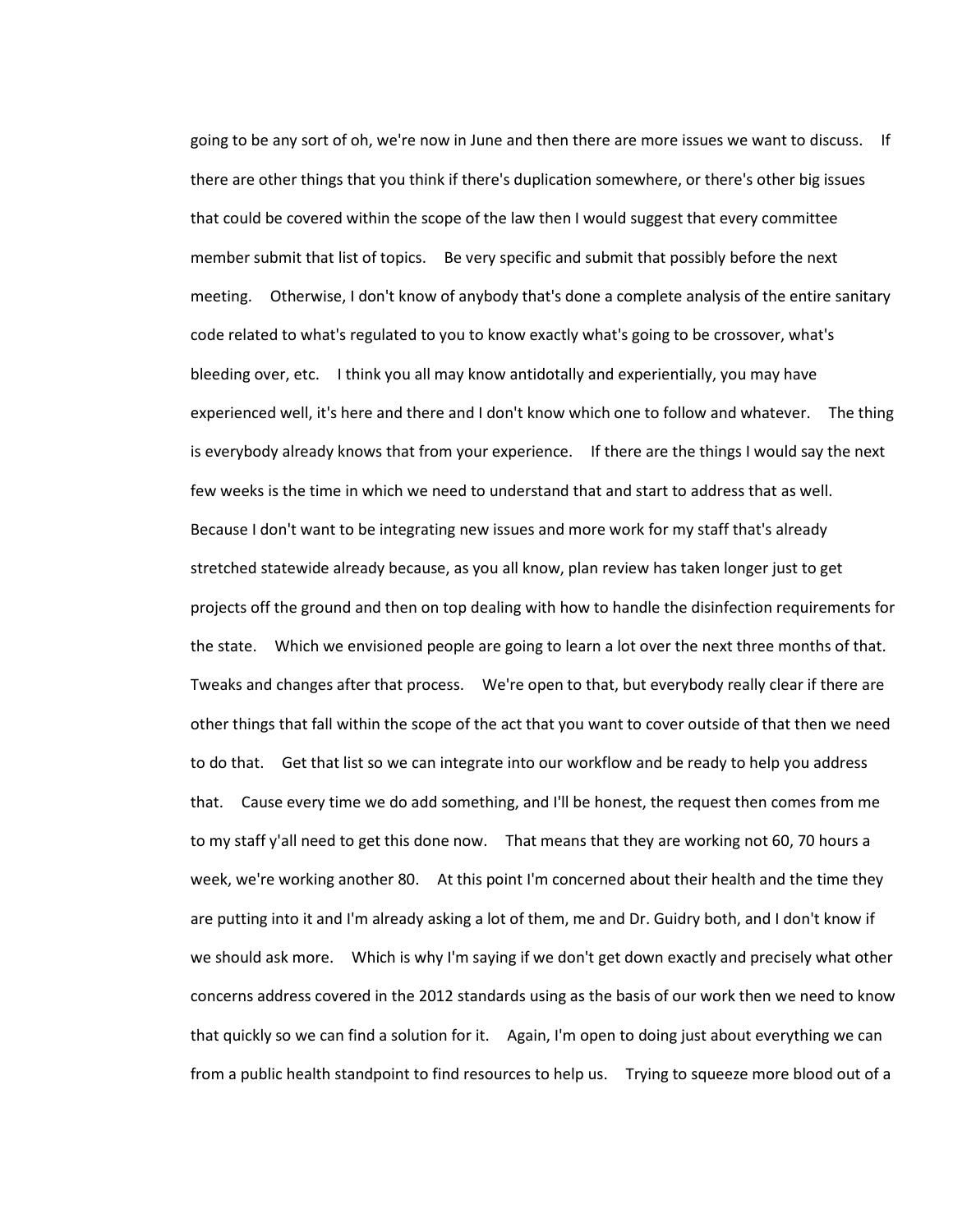turnip, out of our budget, to see if we can do additional contracts, bringing more expertise to assist us with this. I would recommend if there are other things you would like to see addressed that aren't explicitly stated in 2012 standards or talked about already, then y'all prepare that list so we can make the appropriate assignments for staff and/or us as committee members. Any other comments? Jake give us an update where we are in emergency rule and how the emergency rule and how Desoto and St. Bernard are doing as of today.

JAKE CAUSEY: So on the emergency rule we did hold some initial webinars after the emergency rule was issued. Water systems had about a 150, I think, participants total between the two webinars, which was certainly good considering it was about half a days' notice. We definitely had some folks emailing afterwards wanting to get information. We definitely had a lot of question/answer on the webinars which was helpful. Since then we have created a webpage for our emergency rule that we have really all the information you need relative to the emergency rule there including a timeline. And so we've also set up a whole month of individual workshops to help water systems submit their monitoring plans. That's really the first deadline in emergency rule is to revise the TCR and chlorine monitoring plants. We actually have it set up where we can click on a location and basically submit a sort of attendance for class so that we can schedule you for a time at the workshop. Really we just envision being there eight hours and having water systems come and go during the day to work with someone on the computer to submit their plans. Rural Water Association, as well as TNB, ourselves, and Jacobs Engineering that's going to be all of those providing assistance. Have lots of one-on-one assistance available for that activity. And so water systems can go on the website and sign up for all of that. So I did send out a notice on Friday. We're going to hold our next webinar this Thursday at 1:30. We're actually just going to do it as one webinar all together. I think it can support up to a 1,000 people on the webinar. More than sufficient to do it all at one time. And we'll really be covering a lot of this information on the website to do the calculation on the sites and the additional chlorine. Basically, put that in a spreadsheet here as you can all see to make it easier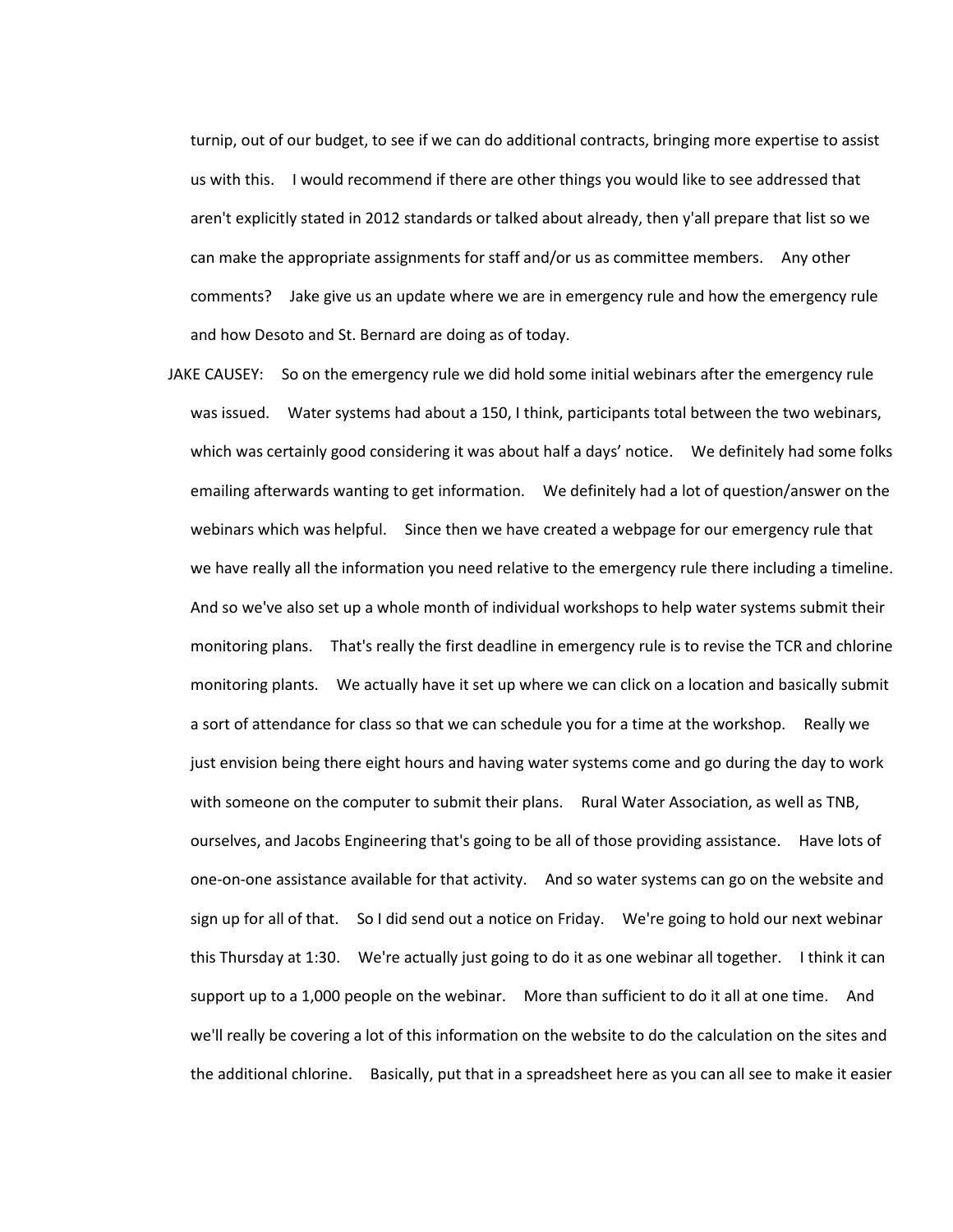for water systems to look at what current TCR schedule is and readily do the math for them and tell them the sites and what the chlorine residual requirements are. We've been getting some emails and kind of request really for this just wanting confirmation. I'm this size system doing XYZ with the numbers in the email and we've been responding that's right, you got it right. Really haven't had a whole lot of other comments than that. With respect to St. Bernard and Desoto they are both doing a 60 day burn and they have both achieved a one milligram per liter chlorine residual throughout. St. Bernard probably achieved that this past Thursday. I will say certainly Desoto got there much quicker than St. Bernard. Desoto had four tanks in the distribution system. One they were boosting and now they are boosting at all four. St. Bernard originally was not boosting at any tanks. They did start boosting at one tank. Both these systems are long expansive systems. To maintain these residuals there was definitely a need to boost chlorine in some of the tanks in the distribution system. So they are there. In fact, we're going to be monitoring both systems this week for residuals throughout to make sure they are maintaining that level. I know this, both systems said they could never do it and they have done it. Honestly, they really didn't feel they could achieve that kind of residual. I think there was definitely a mentality there that I don't know they were trying to achieve it because they had struggled so hard and couldn't. Maybe they did have some nitrification going on and the fact, maybe they did need to be boosting in some sites where they were not, you know, permitted them from getting there. They are both very impressed and proud of what they have accomplished. A lot more work to do, but it's definitely been an interesting journey for them. They have learned a lot along the way. I know that Desoto indicated, certainly to the media as well as us, they are really going to be looking hard at staying on free chlorine, but again disinfection byproducts are going to have to do some additional treatment to accomplish that. See what they may do to accomplish that. So that's where we're at. So Jacobs is developing a monitoring plan portal where all the monitoring plans would be submitted through that portal online. That portal is set to be live and available December 9th. Each water system will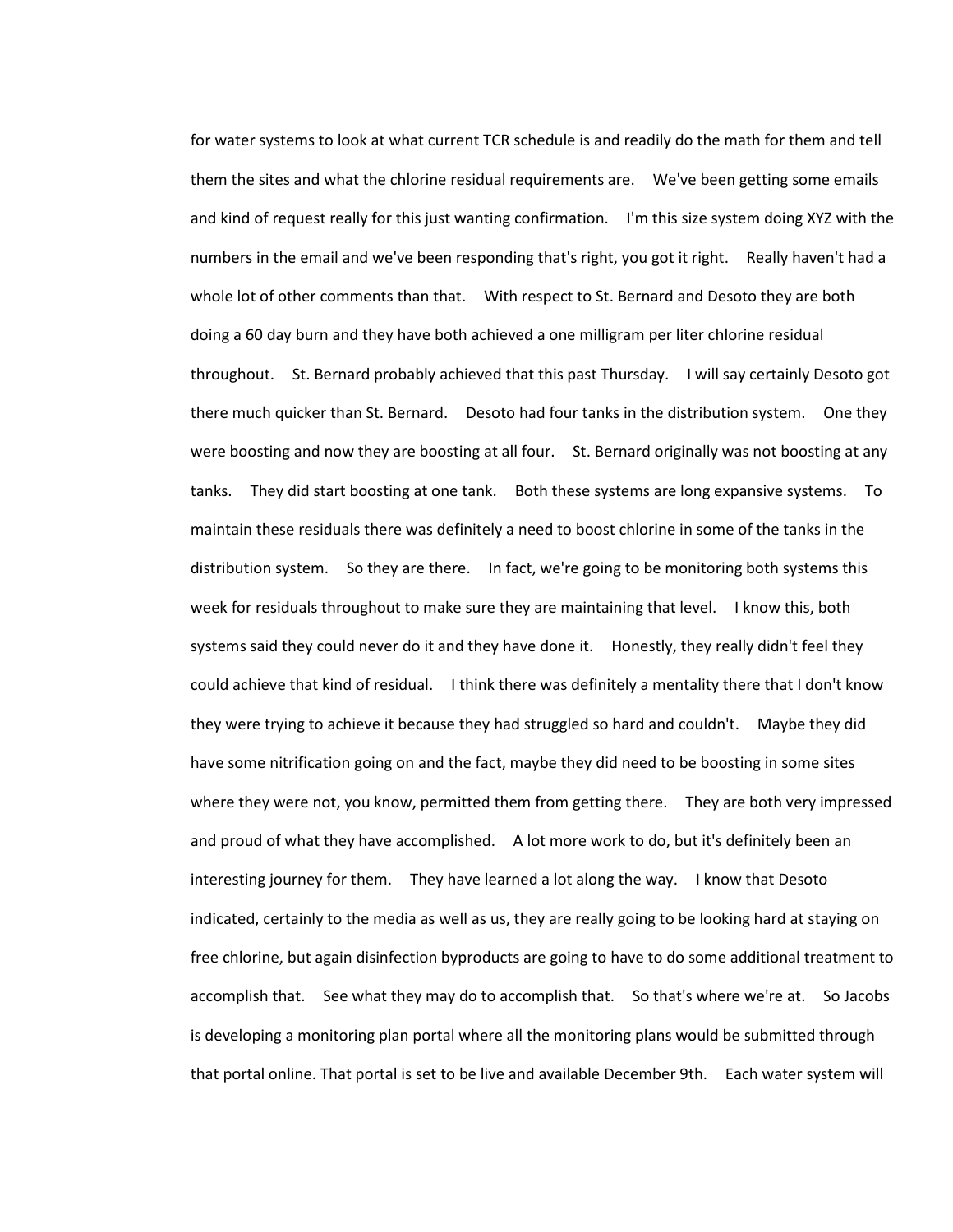get a login, user ID, and password. If you own multiple systems just have one and be able to submit plans for multiple systems. It's going to be really nice and we'll also have, in addition to the training workshops, definitely hold webinars with the Jacobs' folks. Really the goal is to encourage most systems just to go online and do it from the comfort of their office and it's going to be a fairly simple process to accomplish that. We definitely knew that we needed to get out and have some workshops with computers. There may be people who may not be comfortable doing that, we can help them. Definitely putting a lot of time and effort and energy to making sure we can get all of those submitted by January so by the end of December 1st of January so we can review them. During January get feedback and have systems begin monitoring in February. And the whole plan review process, the monitoring plan review process managed in that website so you can always go in and check the status, comments, etc. all be managed right there. More to come on that, but we are continuing making a lot of progress. We're also going to be working with Jacobs. We're going to be scanning a lot of our historical chlorine residuals from our lab forms for the previous couple years so we can do some historical analysis to see where we've had more chlorine residuals in systems and also look at TCR violations to maybe target systems that may be more at risk to some extent. A lot of work going on.

- RANDY HOLLIS: Jake, just for our benefit, because we are so closely associated with Desoto and St. Bernard, to what extent are they flushing to get the residual out of the perimeter of the system? And are they having to continue to flush to maintain the residual? And then what consequences are they facing with discharging a 1.0 or higher free chlorine residual. Are they having to dechlorinate? And just a few more specifics about how they are achieving the 1.0.
- JAKE CAUSEY: And I'll say both are different. I know that St. Bernard is still flushing very extensively. I think it took them a while because they seem to have very few staff available to go out and do flushing activities. They have a plant they are manning 24/7 producing water. I know that they finally got their fire department on board to assist them to try to accomplish flushing. A lot of their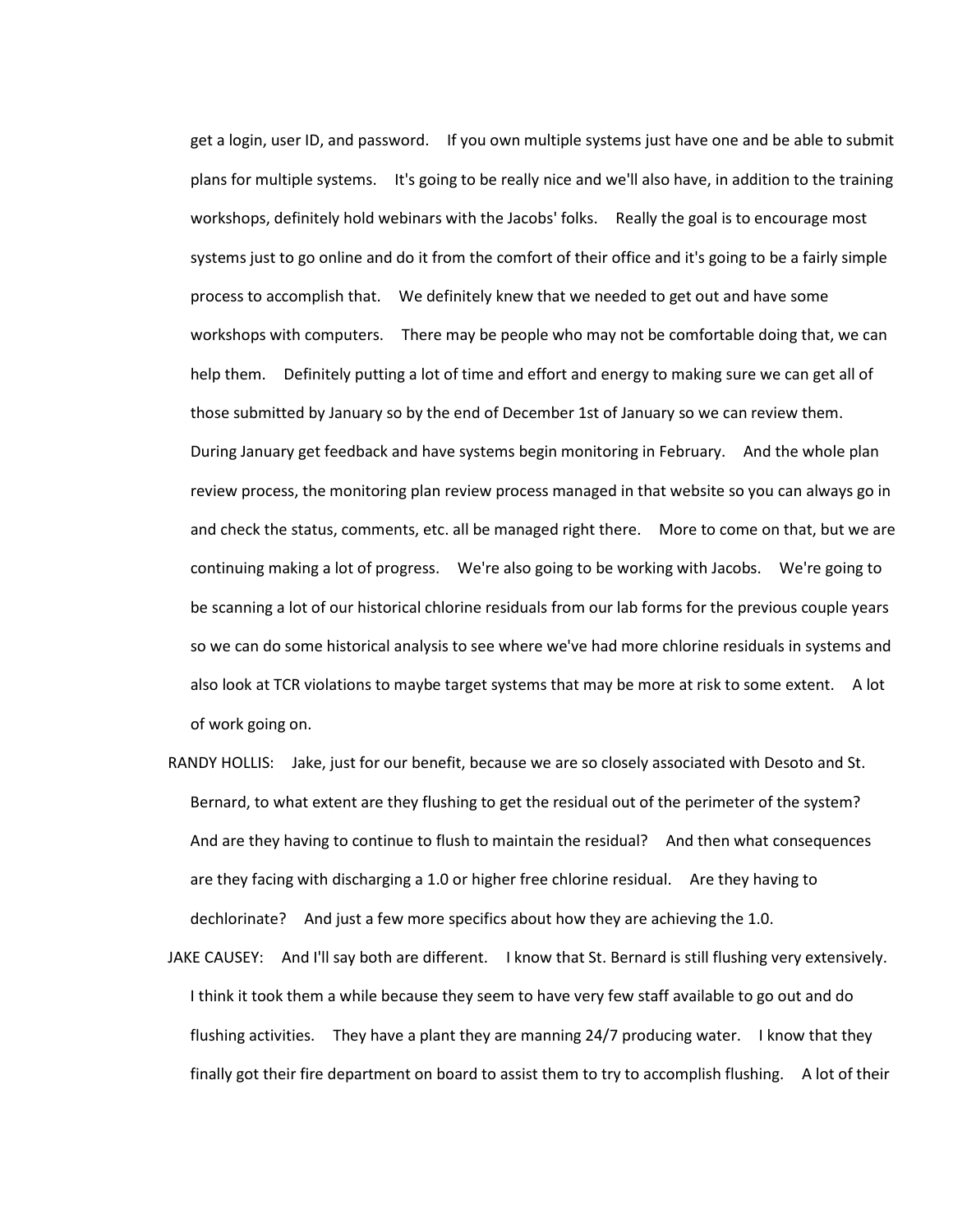efforts initially was just dumping water, not necessarily flushing. They are very different. May be some turnover. They do have some very old pipes that have some sediment and other things built up. What they have seen they did start (inaudible) actually some unilateral flushing, things with velocity, scouring and they saw improvements in residuals at that point. Frankly, they are still in that process. They are moving from one end of the system to the other. They are still in that process in St. Bernard. I know in Desoto they did install some automatic flushing stations at some of their lines. Frankly, the initial burn they set up some mobile units with hydrochloride drum and a pump on some basically dead end line and flushed out the end because it takes so long for that part of the plant to get through the system so they kind of maybe speed up on getting residuals up. They are monitoring residuals and flushing daily. I don't know how much flushing is required, but I know they are spending a lot of time and effort to get to that one and maintain that one. They are trying to achieve the 1, not necessarily the .5. I don't know; they're kind of still in that burn trying to maintain one. I know that Desoto did such a great job most of their residuals are almost four. You got to start backing down, frankly. I guess they are really still in it and once they get throughout the 60 days and try to maintain that .5. What level of effort is going to be required at that point? Like I said, they are still working it. Really the best info I got.

BEN BRIDGES: They are down to one at that site now.

- JAKE CAUSEY: Okay. I knew, it's kind of like they really had a break through maybe with the chlorine was staying really high so I know they had been backing down on that. Trial and error.
- GREG GORDON: Jake, I heard you mentioned troubled systems. Are your local regional offices going to notify local governing authorities if there's a public water system having problems doing that, maintaining, getting to where you want them to be at residual. Smaller water systems, privately owned water systems, are you going to notify people? I work with parish government. Council people are worried that people come to them first and they have no answer or no information. JAKE CAUSEY: So yes, we will be monitoring February 1st is when the higher residuals, sort of the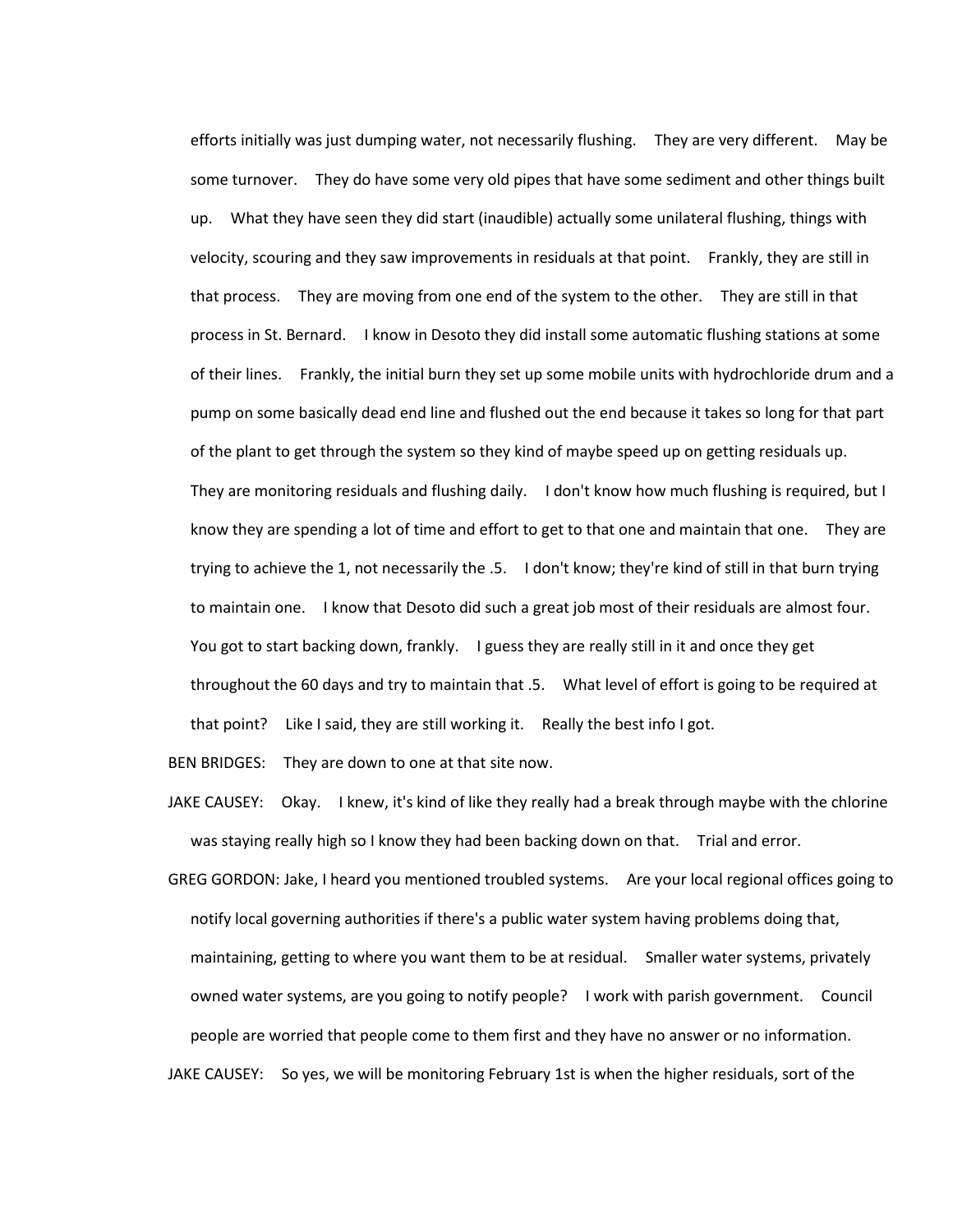compliance start date, if you will. So yes, we will be monitoring that and then we will be tracking compliance so that information will certainly be made available to parish governments. Typically, we have this water task force working with parish OEPs (inaudible) emergency response mode. Typically, the most effective way to get into parish government is through the OEP and the emergency response process.

- J.T. LANE: All right. I think next we're going to move on to the next agenda item which is old business and approval of the minutes. Sheree, does everyone have a copy?
- SHEREE TAILLON: It was online.
- J.T. LANE: Hopefully everyone's had a chance to review that. Any discussion needed? Do I have a motion to approve them?

GREG GORDON: I'll make a motion.

SPEAKER: I'll second.

- J.T. LANE: Any opposed? All right, beautiful. Let's move on to the next agenda item five, review of part three. Greg is going to make his presentation on his recommendations and what he heard from his webinar and then we'll have discussion.
- GREG GORDON: Thank you. First of all I want to thank DHH folks, Sheree especially, for making me look half way intelligent doing it so that helped a lot. In terms of the facilitator recommendations just to start off y'all got it in front of you 3.2.1.2 number of sources. Again, existing single source wells need to be grandfathered in, just again my recommendation. In many instances a single source well, operating utility may not be able to secure the necessary property to locate a new well. An interconnection may not be financially and physically feasible. If an interconnection is not possible, but the utility can find property to locate a new well and has the financial means the development of a matrix to determine the size of the new well should be developed based on the size and flow of the existing primary well. 3.2.1.3 standby power. The need for backup power in an emergency is apparent. The word "shall" could be construed as creating a mandate. Though I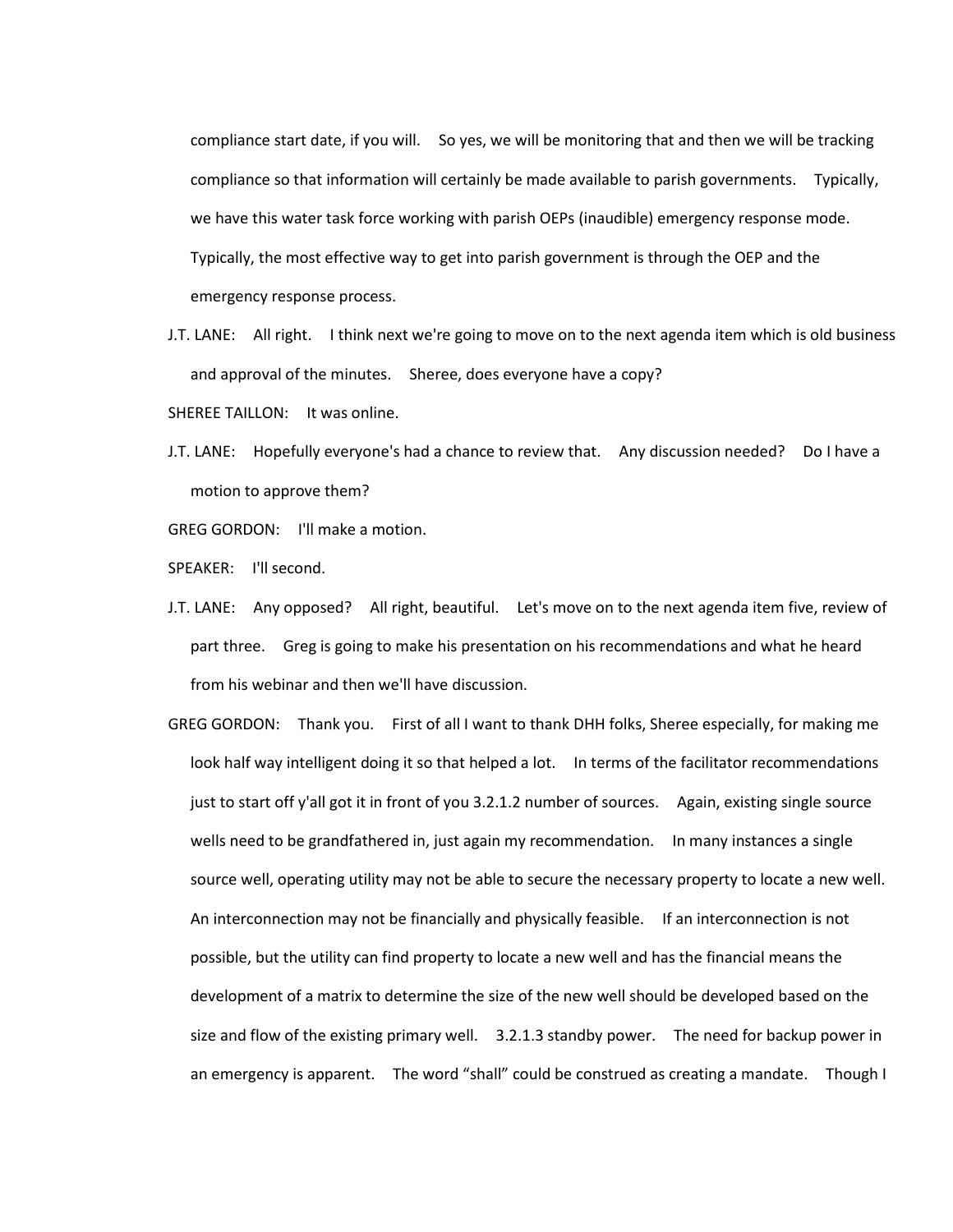also know there involves a "should" in the language also. The ability to acquire development dedicated generator plan in reach of most utilities DHH needs to understand that many will not be able to have a generator for each and every well site. Also, the rule needs to be tailored to take into account storm season issues with regards to loss of power. 3.2.3.1 well locations. Already covered part 51, part 12. And set same with grouting requirements, however the grandfathering of the existing wells should also be considered. In terms of the top five comments received, and thank you for everybody who turned in all of their comments. They were quite easy to discern and to follow. 3.1 is surface water. It reads currently as surface water source includes all tributary streams and drainage basins, natural lakes and artificial reservoirs or impoundments above the point of water supply intake. A source water protection plan enacted for continued protection of the watershed from potential sources of contamination shall be provided as determined by the reviewing authority. Comments were that is this possible for large waterways that cross state boundaries such as the Mississippi and Pearl Rivers. Another comment was "as determined by the reviewing authority" was ambiguous and the Department of Health and Hospitals needs to determine how it would be documented, approved, and also the frequency. That would be, in my opinion, referring to the protection plan. Also, another commenter felt to delete the definition since it was too broad. 3.1.2 quality. Under a study shall be made of the factors, both natural and manmade, which may affect water quality in the water supply stream, river, lake, or reservoir. Such a study shall include, but not limited to. The comments were in the first paragraph strike "a study shall be made of" and replaced with "an assessment should be made of" which is more consistent with language in the groundwater source section. Also, the question about who would conduct the study. What would be documented and how often would that study have to be reassessed? 3.1.5 zebra mussel control. Chemical treatment shall be in accordance with chapter five of the recommended standards for water works and shall be acceptable to the reviewing authority. The comment was to strike the language chapter five the recommended standards for water works and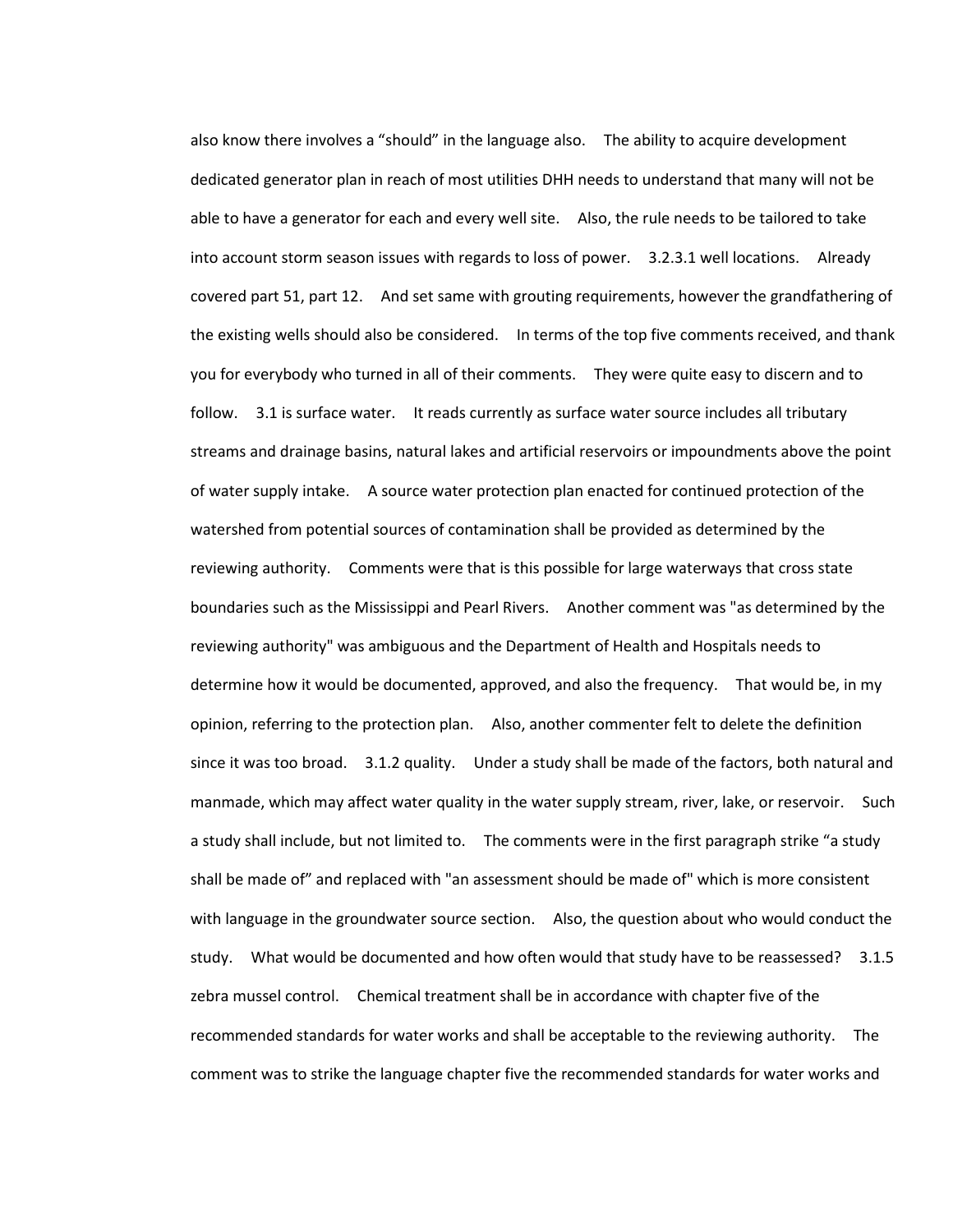replace with title 51, part 12 Louisiana sanitary code. Another comment was the zebra mussel treatment is not the same in some cases. Another quote, another comment was intake can affect cooling water as well as drinking water systems. I guess last time I don't know if we had so many questions. I guess I'm reading if someone wants a question they are going to throw something at me. I'll look up every so often. Again, to repeat 3.2.1.2 number of sources. What I said earlier the comments that I received though is a need for the grandfather clause for existing single source systems. Strike "shall" and insert "should". Another comment was small systems cannot justify two sources. And another one was to insert language requiring two sources if financially feasible. 3.2.1.3 standby power. The comments were to add in "to meet the average day demand" at the end of the sentence. So I guess after connectivity. A generator plan with dedicated generators should suffice to meet requirements. Another comment was delete "through a dedicated portable or in-place auxiliary power of adequate supply and connectivity." And another comment was if a non-transient or non-community well will there be a variance process? The rest of the comments, 3.0 general. Comment was to strike "to the satisfaction of the reviewing authority" from the first sentence being it was considered too open-ended without definition. Under 3.1.1 quantity, subsection D. Comment was to delete as being too broad. 3.1.2 quality, subsection F. Comment was to strike "in ice conditions" since not considered a factor in Louisiana climate. 3.1.3 minimum treatment. Comment was to delete this since it is covered in part 12 of the Louisiana state sanitary code. 3.1.3 minimum treatment B. The comment was to add language to read "the minimum treatment required shall be *as established by USEPA* and the reviewing authority." So obviously this section in italicizes *as established by USEPA* was the comment, was that language in that sentence. The other comment received was, is minimum treatment documented by law of removal or more stringent method? 3.1.3 minimum treatment, subsection C. Comment was surface water filtration already covered in 51 part 12.323.A. The comment was requirements of the subsection should be deleted and replaced with reference to the safe drinking water act. Under 3.1.4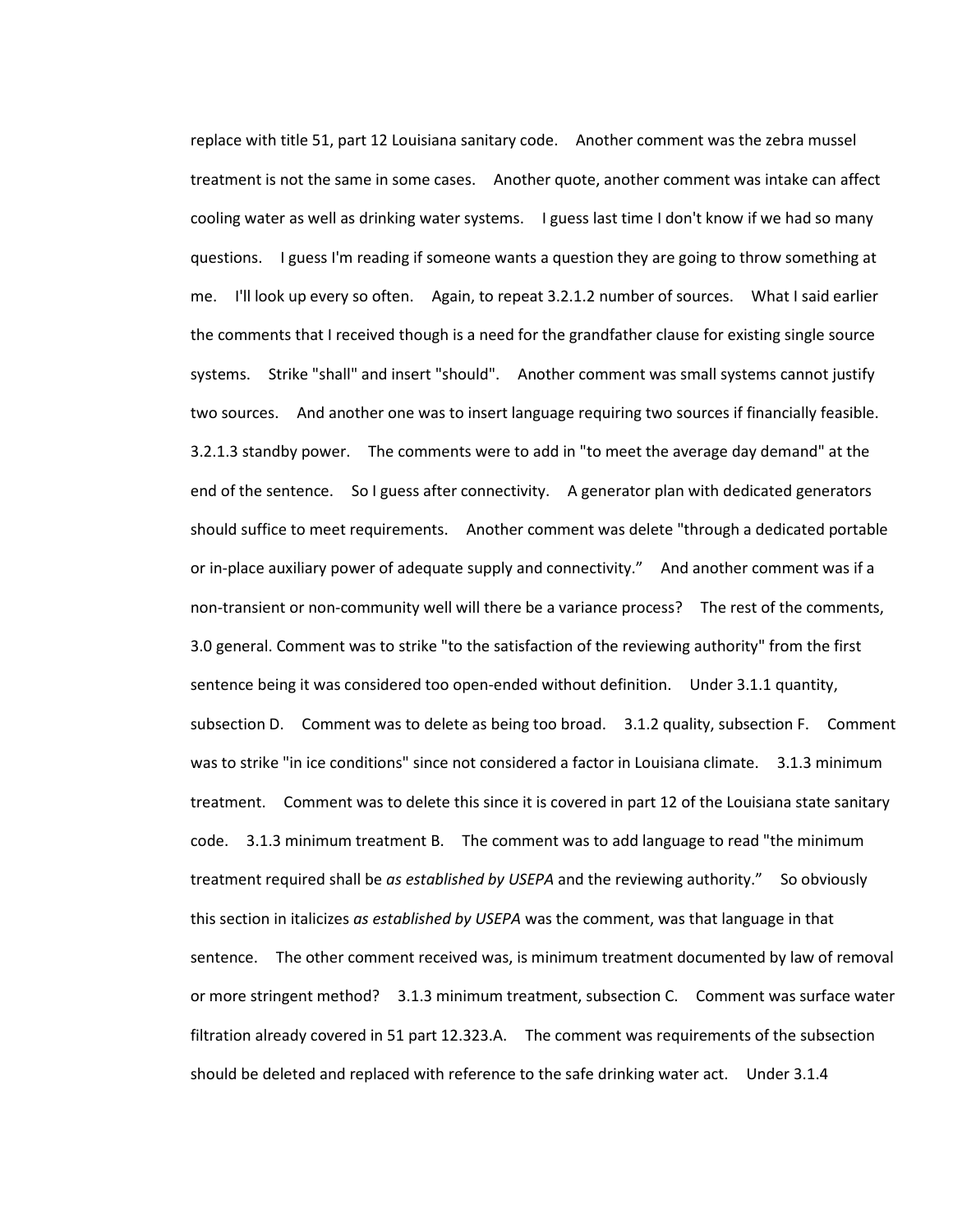structures, design of intake subsection C. The comment was to strike subsection C since it is not applicable in Louisiana. 3.1.4.2 raw water pumping wells shall subsection A. Comment was to strike "as required by the reviewing authority" and the need to establish a minimum elevation.

Subsection B, comment there was a need to define accessible should it be by foot, vehicle, by foot path. Subsection E, comment is it applicable to all sources, define occasional. In some plants it may be too difficult to take the line out of service, the intake line out of service to clean and what is driving the need to clean the intake line. I have to also apologize, some of these I organized it and then I got some late comments so I had to go back and reorganize it so sometimes it doesn't all look the same. 3.1.4.3 off steam raw water storage reservoir. Comment was to delete and utilize the definition in part 12 of Louisiana sanitary code. 3.1.5 mussel control B. Hence my previous comments. See I'm wrapping around since I received some late. Subsection B, comment was to strike plan and replace with "facility." 3.1.6.1 site preparation, subsection C. Abandonment of all wells which will be inundated in accordance with requirements of the reviewing authority. The comment was to add "appropriate" before "reviewing authority", also that this may require LDEQ and/or DNR review for abandonment. So I guess there was a feeling that it was going through so many different agencies doing abandonment that it should at least denote that those agencies are involved and their approval may also be needed. 3.1.6.2 construction. The comment was delete in its entirety. 3.1.6.3 water supply dams. The comment was to delete in entirety. 3.1.7 comment was to strike all references. Keith this is one of yours. I don't know if you want to explain, if I caught that correctly or not?

- KEITH SHACKELFORD: Well, title 12 calls out the minimum security requirements, so if we already have that why do we need to expand on it in operation and maintenance?
- GREG GORDON: I just wanted to make sure I got your comment correctly. 3.2 groundwater. Comment was to delete the definition, utilize definition of part 12 Louisiana state sanitary code. 3.2.1.1 source capacity. Comment was to delete "unless otherwise specified by reviewing authority."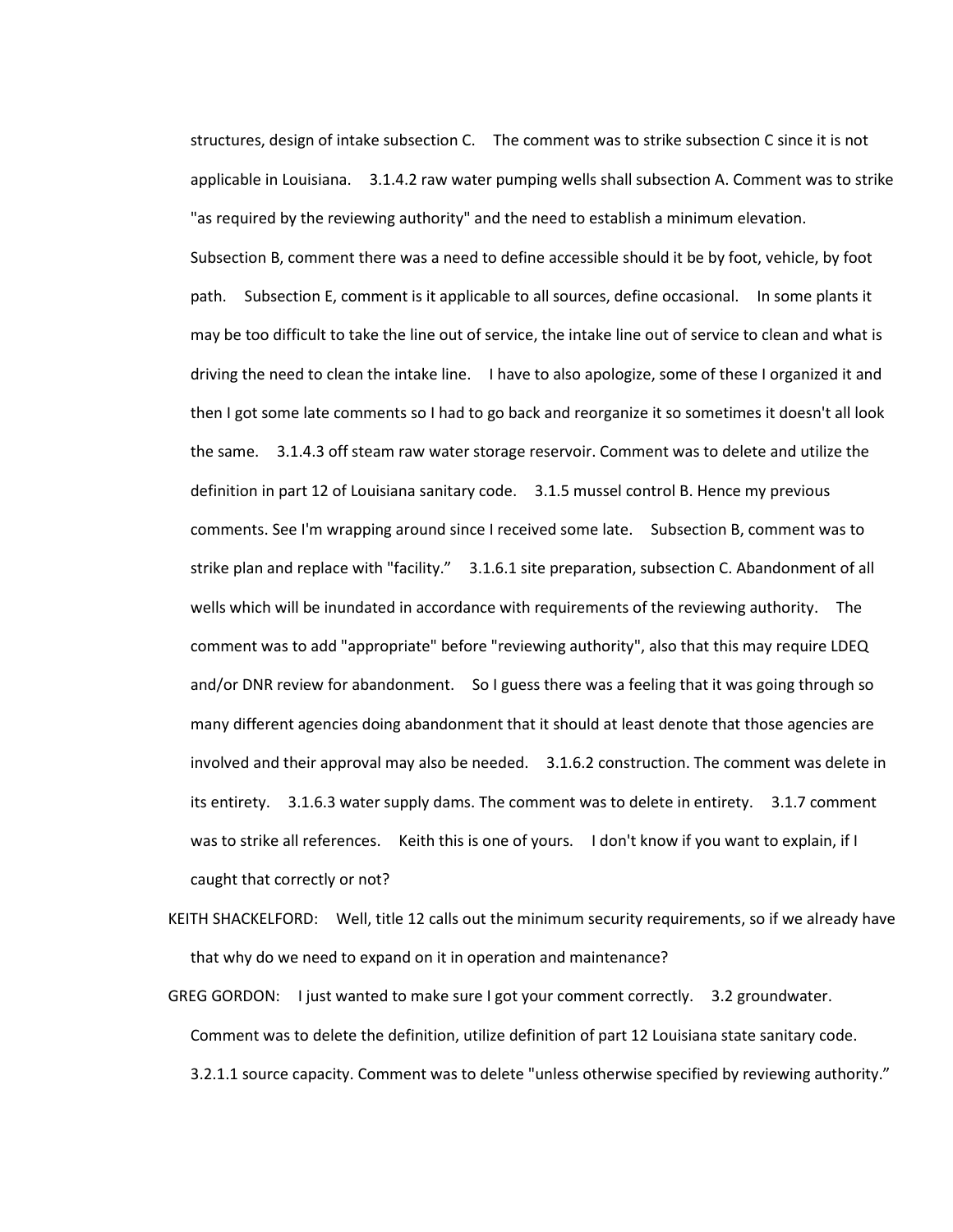3.2.2 quality. Comment was to delete relevant portions covered in part 12. 3.2.3 location, 3.2.1.1 well location, I'm sorry. The comment was to delete all and refer to sanitary code part 12, sub-part 327.1-5. 3.2.3.2 continued sanitary protection. Comment was the last sentence delete "may" and insert "shall." Also, sub-part 315 and sanitary code. 3.2.3.3 wellhead protection. Comment was to delete "as determined by the reviewing authority" and establish wellhead protection plan minimum requirements. 3.2.4 general well construction. The comment was to delete section since it's covered in part 12 and add reference to Louisiana water well rules, regulations, and standards. 3.2.4.2 minimum protected depths. Comment was to delete entirely and refer to the sanitary code part 12, sub-part 327.6 and 7. 3.2.4.4 permanent steel casing pipe A-F. Comment was to delete entirely and refer to section 2.4.0.0 Louisiana water well rules, regulations, and standards. 3.2.4.5 PVC well casing. Comment was to delete and refer to section 2.4.0.0 of the Louisiana water well rules, and regulations, and standards. 3.2.4.8 screens. Delete refer to section 2.5.0.0, that's a document. 3.2.4.9 grouting requirements, subsections A through F. Comment was to delete and refer to section 2.6.0.0 of Louisiana water well rules, regulations, and standards. 3.2.4.10 upper terminal well construction A and D. Comment was to delete A and refer to Louisiana sanitary code part 12, sub-part 327.7. Comment to delete "or as of the reviewing authority directs" since it is too open ended. 3.2.4.11 development. The comment was to delete and refer to section 2.7.0.0 Louisiana water well rules, regulations, and standards. 3.2.4.14 well abandonment. The comment to delete and refer to chapter three of Louisiana water rules, regulations, and standards. 3.2.5 testings and records. Comment was it was a good practice, but doesn't belong in the Louisiana standards document and/or maybe enforcement. I would think, if possible.

J.T. LANE: (inaudible) recommendation?

GREG GORDON: That didn't get any recommendation. That was somewhat of a late comment, but I can go back to the commenter and ask via email. 3.2.5.1 yield and drawdown tests, subsection H. Comment was "at the discretion of reviewing authority" is vague and what additional testing may be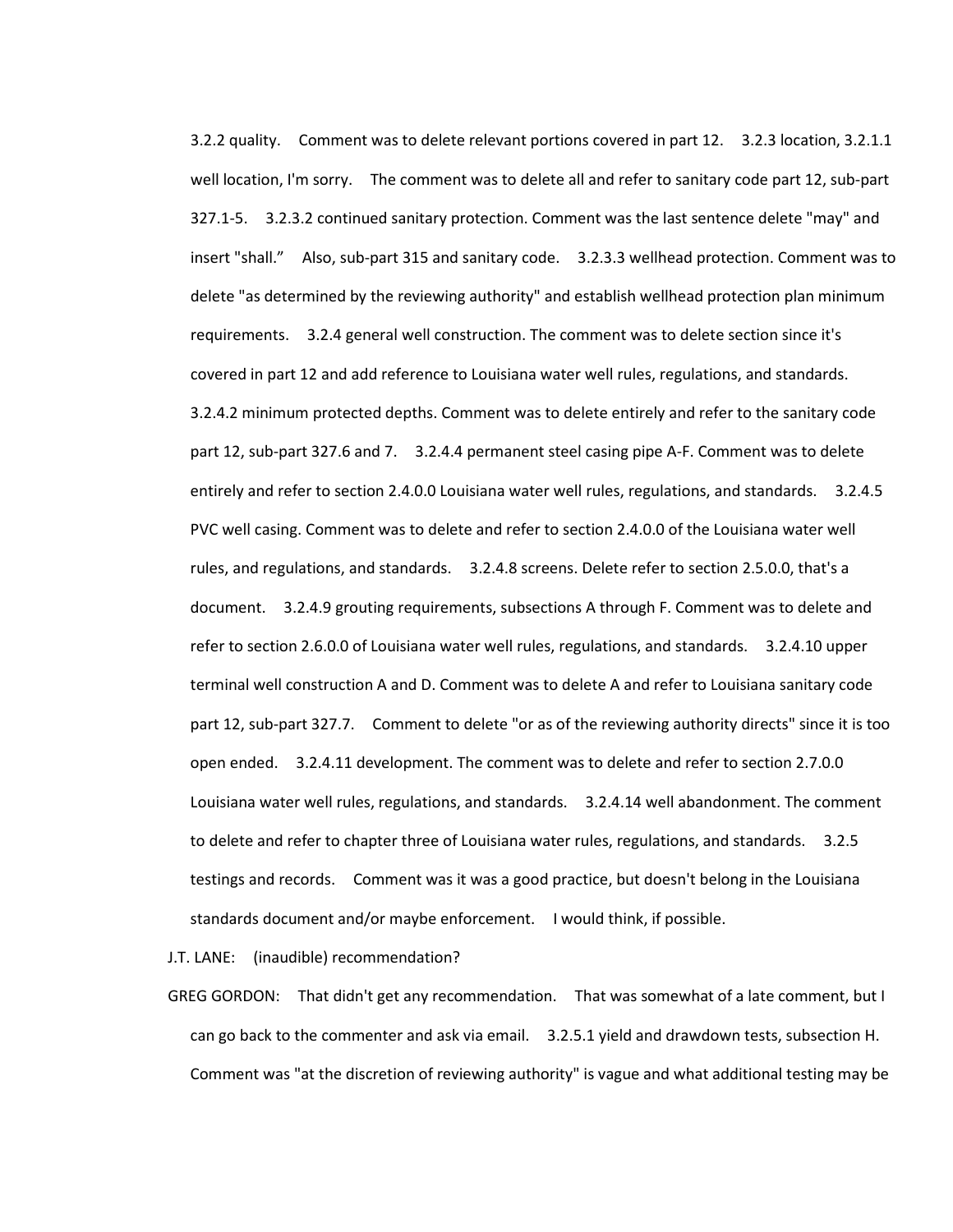required. 3.2.5.2 plumbness and alignment requirements. Comment was to delete and refer to section 2.3.2.0 of the Louisiana water well rules, regulations, and standards. 3.2.6 Aquifer types and construction methods - special conditions. Comments was a potential for conflict since this is already mentioned in part 12 for the reference to Louisiana water well rules, regulations, and standards. 3.2.6.2 gravel pack material subsection B. The comment was to delete and refer to Louisiana water well rules, regulations, and standards. 3.2.6.6 naturally flowing wells, subsection A. Comment "shall require special consideration." There is a need to delineate what special considerations will be required. 3.2.7 well pumps, discharge piping and appurtenances, subsection C. Comments was relevant portions are covered in part 12. Delete ANSI/NSF requirements for lubricants. 3.2.7.6 casing vent. Comment delete and refer to section 2.8.1.0 for Louisiana water well rules, regulations, and standards. Those were all the comments that were received. I'll go back and do what I'm supposed to do with the remainder of this. I guess the one thing that J.T. you mentioned earlier about people wanting to delete entirely, I just noted from my own thing of doing this part of it. If people did they usually had some other thing that they referenced to. So they typically had a direct reference to something else and I guess either be referenced in the standards, or we would take that part wholesale and copy it in there and note that it's actually coming from that document. It would all be one defined standard look.

J.T. LANE: If I could just comment on that. It seems to me based on all the comments we've heard over the last year, plus it seems to me outside of the specific, a lot of the specific issues we've heard, the other frustration, and I share it, is that everything wasn't really in one place. So if we are going to reference other places I certainly am in favor of making the documents clear as possible. Just to save time on behalf of those that are doing the work across the state who we serve I think that's part of our job try to make that as easy for them as well. Where we can't pull in some other places where it makes sense, then absolutely we should do that.

CHRIS RICHARD: I have a couple of comments on the references on the water standard and things like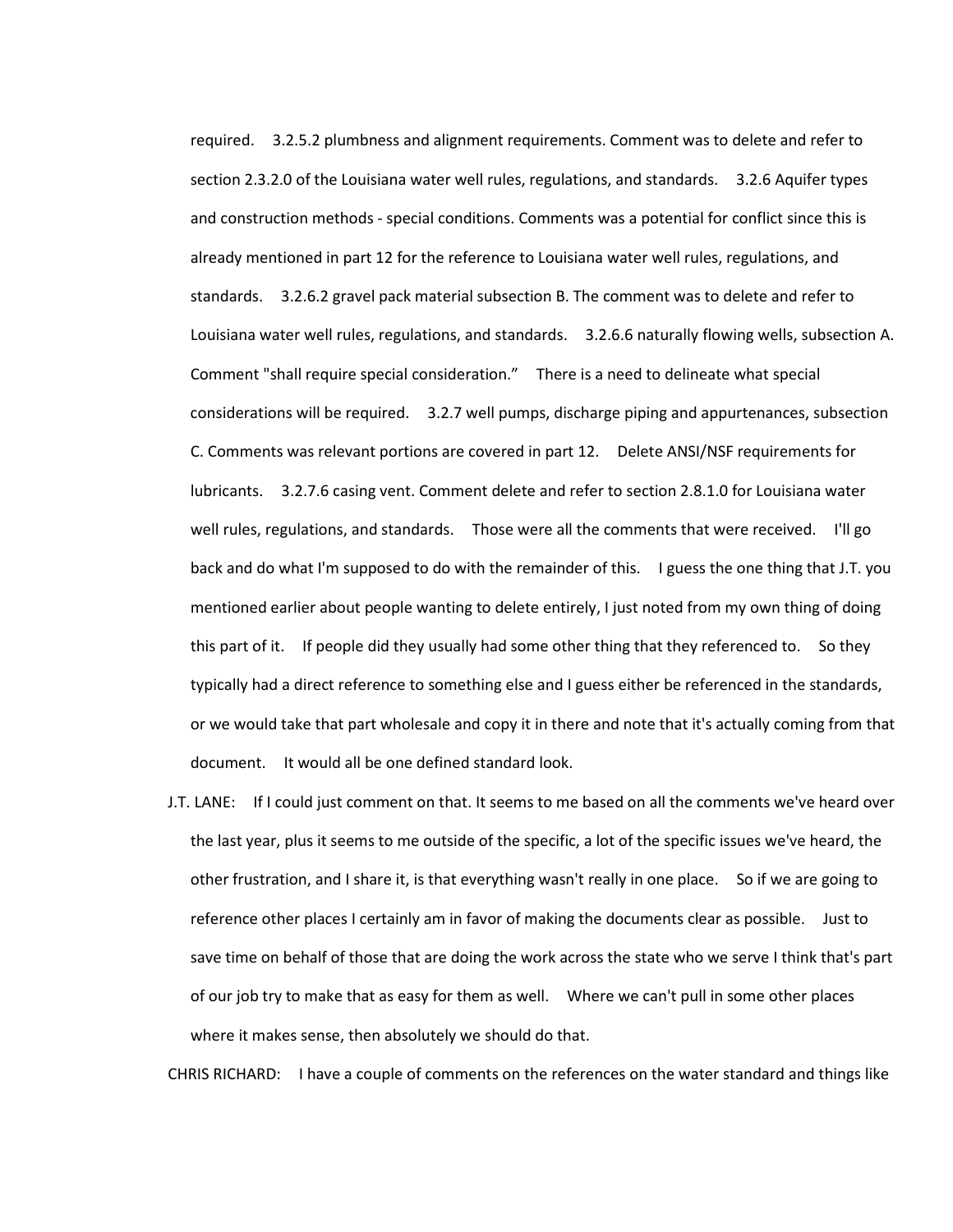that. I believe we need to refer each time. It's kind of like we're trying to keep ten states and refer to other sections. Like the water well standards, right now it just says in the sanitary code talks about the water well standards. I think that kind of covers. There's something more that needs to be added. We don't need to reference it and try to keep all the ten state sections in every heading that refers to something somewhere else. I don't think we should copy codes either. I think you have to be very careful when you copy, especially when multiple people have jurisdiction. If it's something you like and not enforceable that's fine, but when you start copying you end up with conflict when the other codes get changed and yours didn't. So you can reference. If you need to modify it you start copying things, the other code changes, yours doesn't. Who's in charge when it comes time to enforce that regulation? Just have to be careful on copying other codes.

- PATRICK KERR: The ten state standards was never a code and therefore if we want to put it in the code we need to. I don't think I ever argued that we need to incorporate all the other codes into the sanitary code because the well standards they do change. There's going to be a conflict in the future if the changes are made by the responsible department and then we don't change the sanitary code. I don't think it needs to be this thick, although (inaudible). The things that are not written in the code right now they enforce (inaudible) because we're enforcing the ten state standards need to be in the code and ten state standards needs to go away was my only point.
- J.T. LANE: Yeah and my only thought, I guess my sentiment, I guess try and figure out how to make it easier on y'all. Because, frankly, it isn't that great on me and I don't have to do it, I just have to read it. From my vantage point it's pretty big.

JIMMY GUIDRY: And this is where I'm struggling. I'm hearing from different experts ten state standards is what engineers use as recommendation to look at so it doesn't go away. What we're trying to get at, I think, is what it is that we think is important enough for us, say in the ten state standards, that we want to see. I really think that's what we're trying to do. There's a lot of stuff in there that doesn't apply, we don't want to see, so really clarifying what part of ten state standards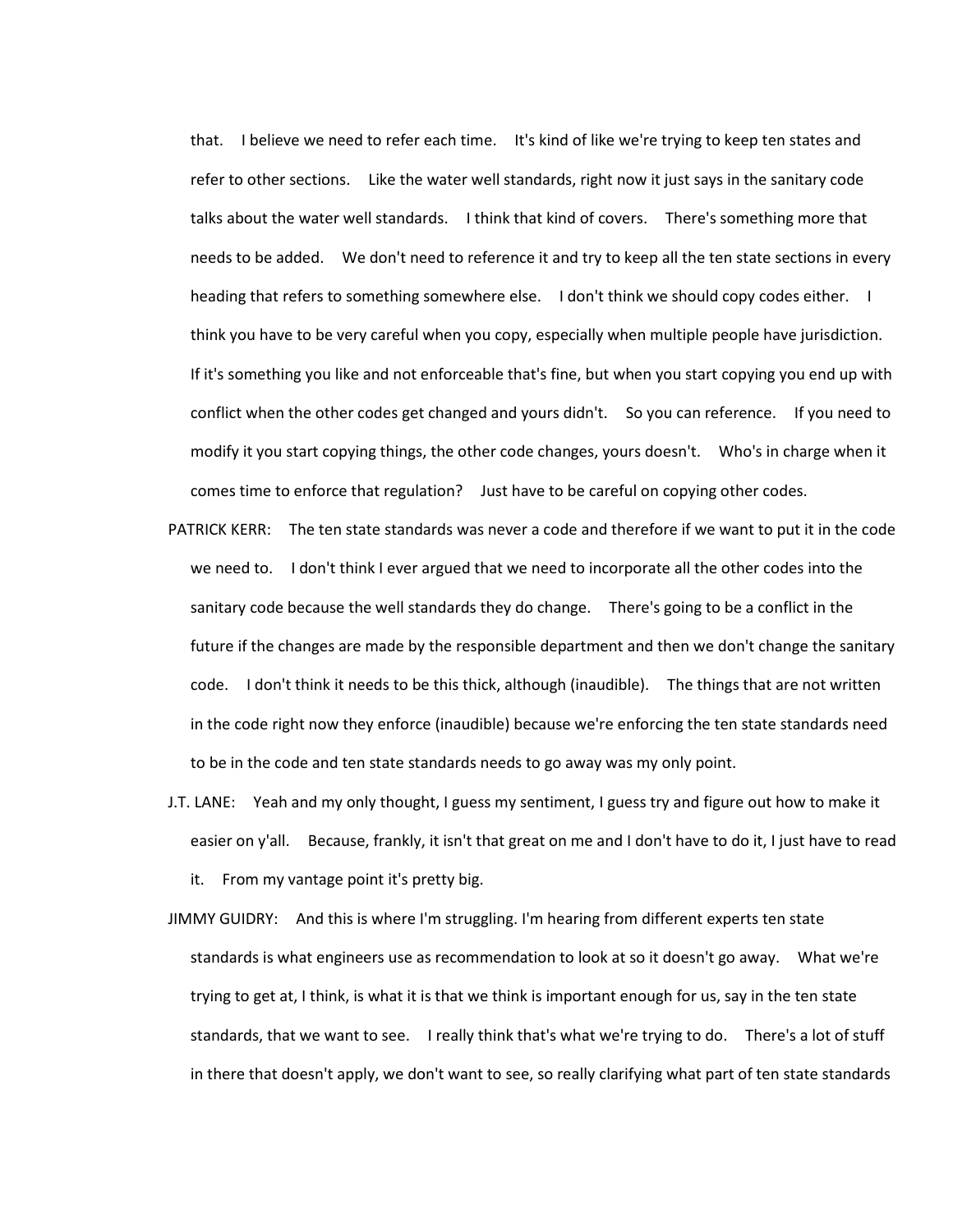we feel is important. I think we have a descent code. I don't think there's a problem with our code. I think there's a problem with citing ten state standards. Parts that people don't like. GREG GORDON: Citing under enforcement document and then you have to live up to that.

PATRICK KERR: When it's not in the code. So the stuff you want to enforce we'll put in the code even if we reference the ten state standards?

JIMMY GUIDRY: It's kind of like it's really hard because number one you got a lot of input, which is what we want. Get a sense of what people are upset about. What if one person has heartburn about one thing, we went through a whole bunch of stuff, and we're going to now say this is what we agree to because one person had heartburn, but the rest of us don't necessarily agree with that. It's really like I'm trying to get consensus and I don't know how you do that with webinars because all you are doing is getting input. Really the consensus part is where we have to look at. Does it make sense that we don't think it's important because one person thought it was important. I can see one heartburn, wow nobody likes "left up to the authority" as to what it should be. Leaves it opened ended and nobody likes that, but that's a given. Some things in here I don't know how important they are because somebody mentioned it. As we go through it and try to figure it out we'll probably have to come back and see how much heartburn there is and where we have heartburn. But I'm not trying to rewrite the code. I am trying to figure out what are the things that we can fix. That's really what I'm trying to figure out. As you can tell rewriting the entire code is not what we are set up to do. To set up where ten state standards was heartburn. I think that's what started this. If I'm wrong tell me cause I need to know. We're trying to fix the references in our surveys. That's what I'm interpreting. Good job, a lot of input. At some point we got to bring back some stuff and say how much heartburn is this? Does it make sense? Because it might be one person's interpretation. I really don't know. But I like it when the facilitator comes back with their recommendations because then I know they have put some thought into it.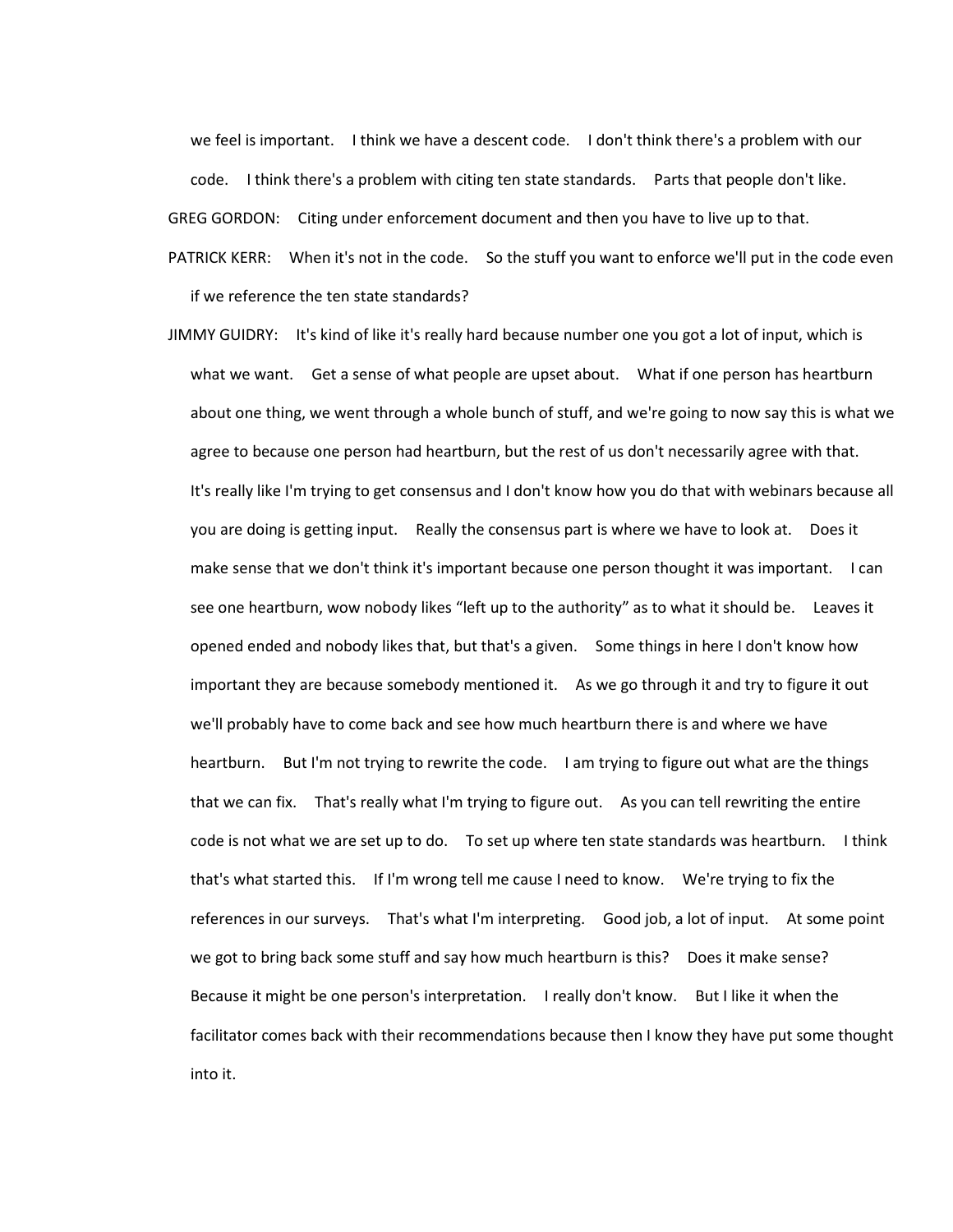RANDY HOLLIS: I'd like to get down to some specifics here. Thank you Greg for the good job you did. On section 3.1.4.2 under raw water pumping wells, the references made in there to protect from flooding and that's very arbitrary. Previously in part two we discussed that we should protect everything from 100 year flood elevation or maximum flood of record. Can we be more specific in this part so that for DHH's part, as well as ours, designing, we're on common ground. So do we say raw water pumping wells that the top of the station should be at least at the 100 year flood elevation, or the maximum flood record, or a 10 year elevation? I just like to try and get some consensus on that so that we don't end up with arbitrary in the code.

PATRICK KERR: Top of the station or critical equipment, big difference?

- RANDY HOLLIS: Yes, well in many cases what we'll do is we'll design the electrical equipment three foot above the 100 year flood elevation, so that's electrical equipment. The base of a pump doesn't need to be above because a turbine pump can be below, but the motor definitely needs to be above the 100 year flood elevation, or three feet, in some cases two feet. So if we can get common ground on this. I would suggest the top of the concrete structure at 100 year flood elevation and then all electrical equipment three feet above that. That's a suggestion. For new construction. Let me cover one other item. Under the number of sources right now a number of small communities are being hit with having to provide two sources. And I understand the importance of that, by all means, so you don't have to have boil water notices or anything. But a lot of small communities cannot afford a half a million dollar well right now. Could we consider, for small communities, that they would not have to have two sources as far as water wells provided they had a stand by pump, stand by motor, and stand by equipment in inventory such that a well driller can come in and have that well back and running within a say 24 or 48 hour period of time.
- JIMMY GUIDRY: That's really a tough call because the cost of putting in an extra well seems overwhelming, but the cost of not having water is way more. So you're trying to balance the fact of what it cost to put a well. I think, in my mind, the cost is starting to compromise our ability to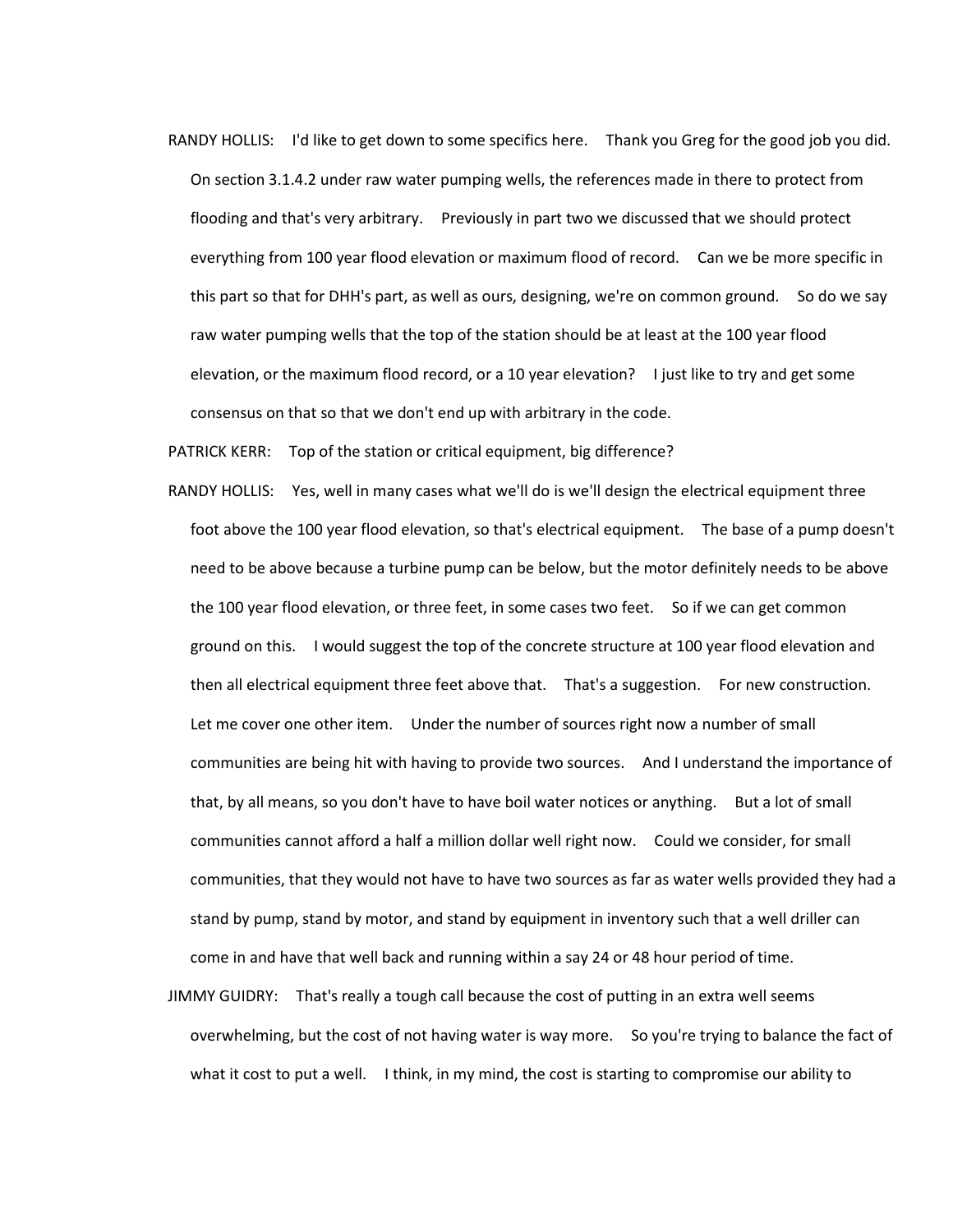protect the public. If a well goes bad and you don't have a secondary well bringing water, bringing in bottled water for that community, and we've had to do that sometimes for small communities because they can't afford it. Sometimes for as long as a year, a year and a half, two years. To me it's much more affordable to have a second well. I don't know why it has to cost so much for that well. That's the part I don't understand. Why does it cost so much to drill a well? I don't understand why it would be half a million dollars. Jake speak up.

JAKE CAUSEY: What we've seen many systems have installed second wells. The cost of the well will vary with the size of the system. Not every system needs a half million dollar well and so generally the cost of the well will be relative to the size of the system, the number of customers served. I know that we can readily identify which systems only have one well. We're not working with some unknown number. I think having backup parts maybe, in my mind, a good interim solution until you get a second well installed, but I would hate... I wouldn't support that being the plan. That we build single source systems throughout Louisiana as long as we got spare parts on hand so that in a few days we can get it back up and running. I don't think that's a good idea or good approach, but I think that working out, what do you call it, a matrix for some interim solution and what amount of time is needed for some systems I think is going to be different based on the system too for the cost of the well. To me that's something you can more readily look at on a case by case basis, rather then saying it cost a half million dollars for every system. I would prefer to look at it by case by case and what's doable. We've had many systems install second wells. I know some others that have gotten financing are installing second wells now so they can be compliant. I don't think it's unattainable, I just think we need to be reasonable in the expectation of when they might be achieved. And I know maybe initially there was some preliminary conversation as far as having some phased in timeline to give systems time to get funding and things in place to get there, and not necessarily be considered out of compliance during that timeframe. I would support looking at it more from that direction. I believe having a backup water supply is absolutely critical. I think that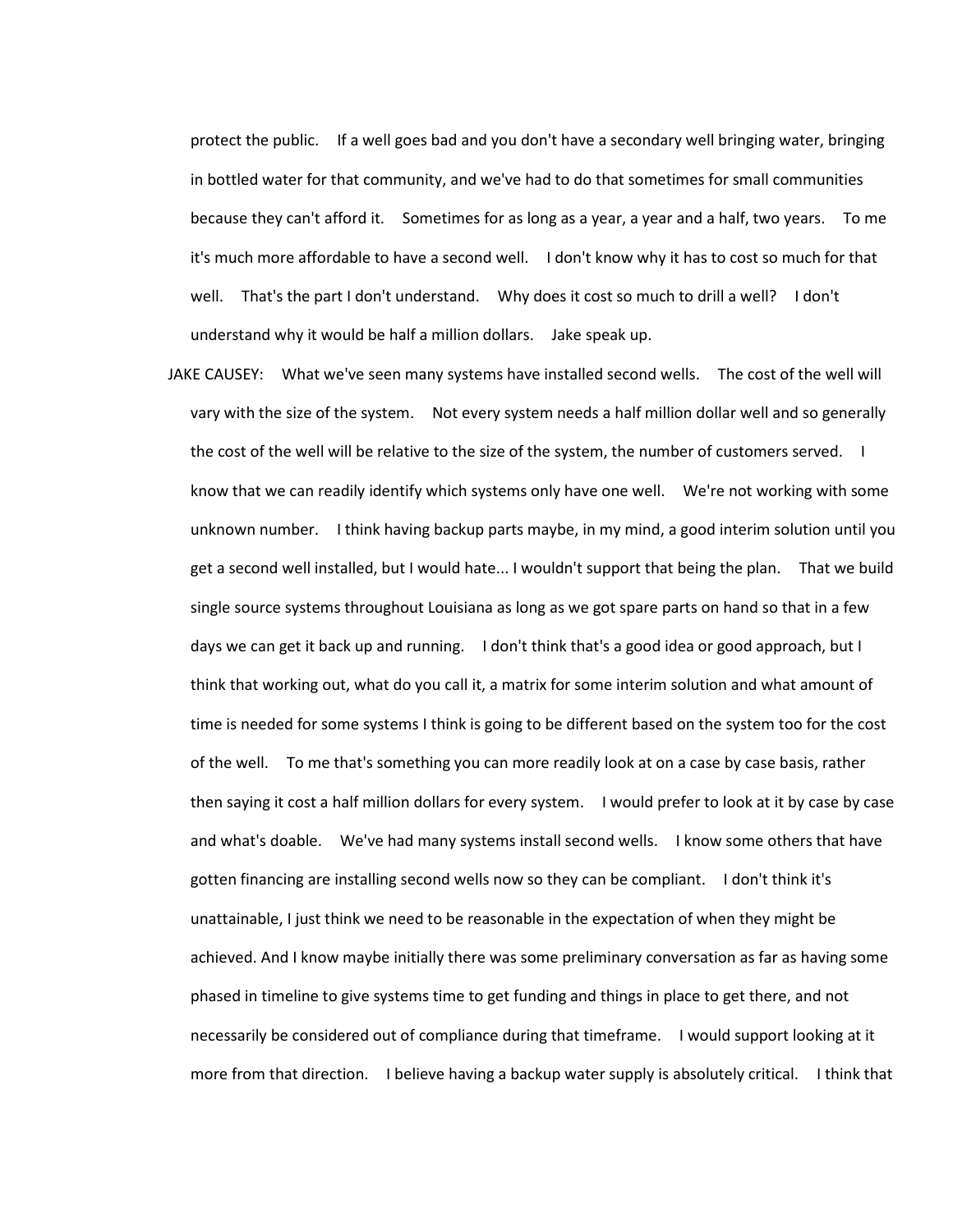we need to construct, build, and operate water systems so that they don't fail. Parts will fail, but the system shouldn't fail. We need redundancy. We need power. We need wells. We need to keep the system operational. Any time the system has no water that is a major, major issue. I think looking at a second source issue, again that's not an unknown. We can generate lists of who has what, etc., etc. as what's needed to better evaluate where to go on that issue. But I think at the end of the day somewhere we need redundant systems.

- RANDY HOLLIS: Thank you, I appreciate the discussion. I think because at the end of the day someone's going to ask why didn't you look at that. So I do agree with redundancy, but we need to cover those types of issues.
- BEN BRIDGES: What if we're dealing with a very small system and the customers on that association taken to account they know they may be without water. They have one well, their next nearest customer has worse water, THM violation wise, what they're experiencing and they don't want to spend 40 50,000 dollars to tie onto a lesser quality water. They are willing to do without. They have an alternative to go back to town to their other house, if you will, and to make them do that if they are willing to... I understand the need to have the backup and a second well, but if they are willing to take that chance or do without as they did in the old days, is that necessarily wrong? Are you going to force them to spend the money when they don't want to, or tie to an existing system that may not be as good as what they have? If your pumps and your wells... and I appreciate standby parts and pieces, but I know several occasions we have lost wells at 9:00 in the morning or 10:00 at night, call wholesale pump in Shreveport, go get it, come back and have it in the next day. So you're talking about a 24 hour time (inaudible) so you're going to be down a little while anyway. And having some of that on hand could facilitate and expedite some of that. Tie on to another system that is not as good as quality of what you have, or force them to spend a lot of money that they are willing to do without for a while. That's a question they've asked me. Why do we have to do this? Because it's prudent, but they have to do it.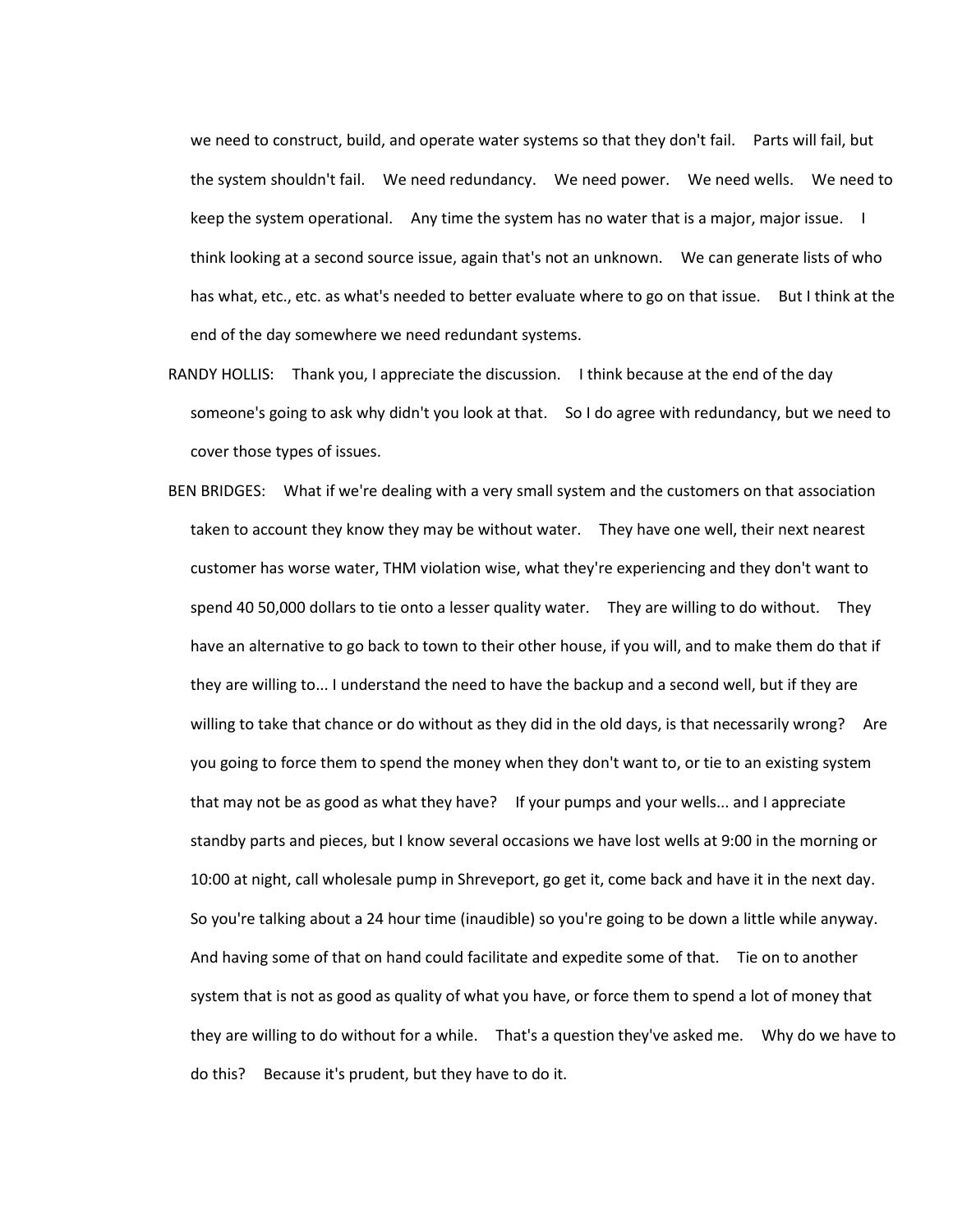JAKE CAUSEY: I don't think that understanding the need for potable water is a terribly complex thing, right. If you go without water, somebody turns your water off in your home you quickly realize what you can and can't do like flush toilets. There's lots of basic things. And then if you have lots of people without water you create an environment that is not safe, not sanitary and so this is a fundamental requirement. And we do see a lot of times, I guess, proposals to sort of go backwards in a sense. We've had a lot of proposals people just want to start installing rain water cisterns in New Orleans, composting toilets, and all these things that create an environment for cross-connections and unsanitary conditions in an effort of conservation and green points. We have plenty of water in New Orleans. I think that was the problem was the amount of water. Creating cisterns and these other things grow mosquitoes and spread disease is completely unnecessary. Again, if there's a system that we're talking about that only has one well, again we're only talking about community systems, not talking about non-community systems. And I would say that, frankly, if there's a nearby system and the concern is maybe out of compliance so we don't want their water, well the point of having that redundant source is you don't have to use it all the time. It's so that it's available in an emergency. I guarantee you if they don't have water they are going to want their water. Not worried about THM's. They're going to want to flush toilets and take showers. I just wouldn't see that as a very good argument, frankly, cause we don't like the water next door so we would just prefer to have to go without if our well fails till we get it back online. And that's not the message that I would support as a health department. Hey, if you decide you don't need sanitary conditions just raise your hand and you get to not have sanitary conditions.

BEN BRIDGES: We're talking about 25 houses and half of those were full time and so when we looked at the monies what it cost to go back and tie to the existing systems they weren't willing to come up with the 40 50,000 dollars and the system that would take them over was not willing to spend it because they'll never recoup their money on 12 or 13 houses. Where they were, we're okay with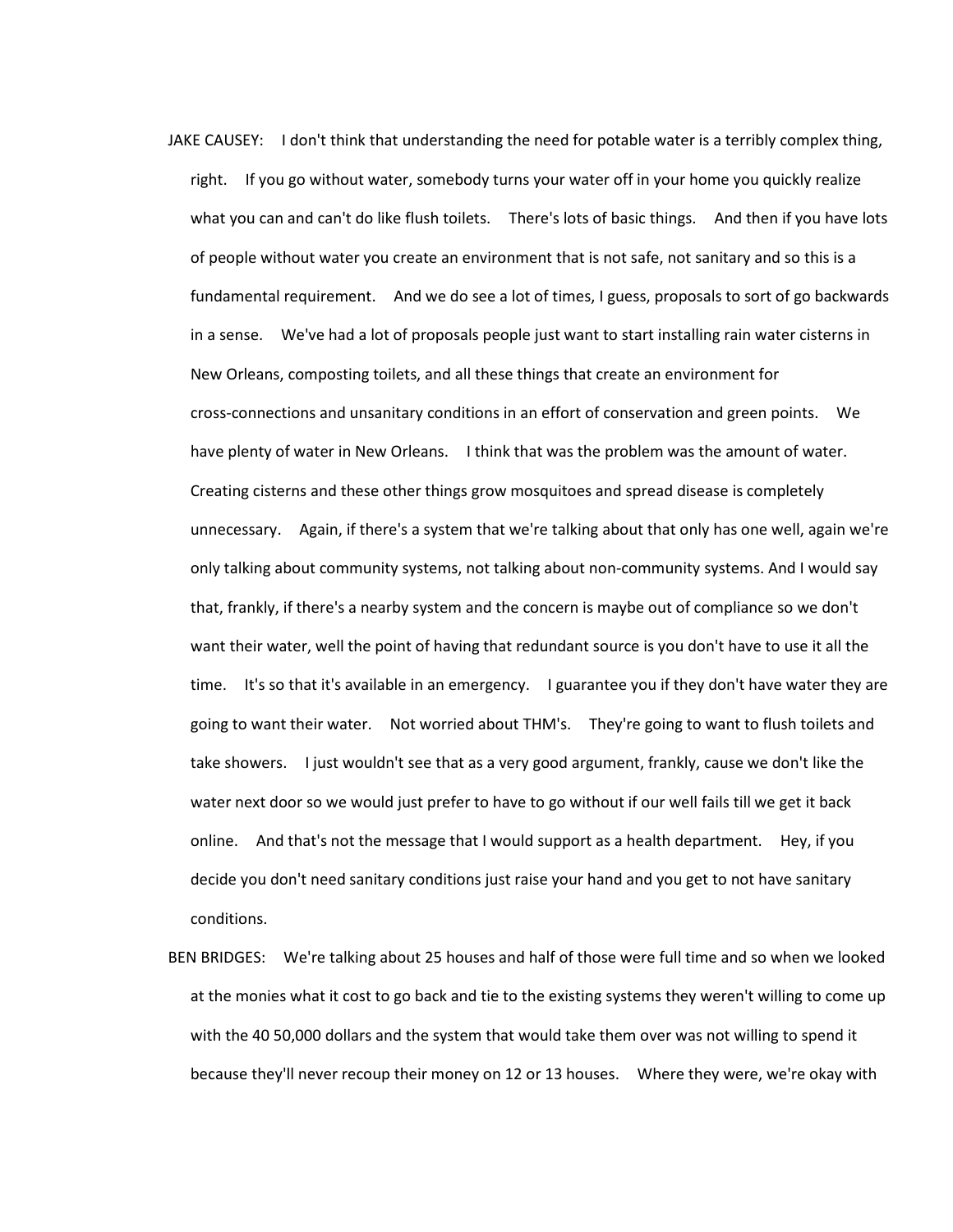our one, we know we can lose power, may be down for a day, or two, or a week if we lose electrical power, or they have a generator. But again, I hate to see it be all inclusive that every system has to have that back up redundancy where you're dealing with 25, 15, 25 houses as opposed to a city or metropolitan area. Obviously, that would be a larger scale.

- JIMMY HAGAN: I would think that in this day and age even for a small system with systems that have one well having a single source and supply in 2014 is a little bit important to me as an engineer. We have systems that have either single wells that can't meet demand, and we have systems that actually have more than one supply that can't even generate enough water from that supply to properly flush their lines. Jake talked about flushing earlier. It completely just baffled me that we would allow, as a state, a supply that's completely inadequate. The cost of a well is relevant to the size of the well. We do small wells, we do large wells, we do 30,000 dollar wells, and half a million dollar wells. It is relative to the size of the well. Another comment is that when a well does fail, like Ben says, sometimes you can bring that well back up 24 hours. It's not always a mechanical problem. If you have one well and something besides a mechanical problem it doesn't matter how much spare equipment you've got. You're not going to bring it back up. We've been in situations where days turned into weeks, and weeks turned into and months, and months turned into six months before things come back.
- J.T. LANE: To me when we talk about these issues, in particular, it always reminds me of at the end of the day, and especially in public health and other particular fields, you really honestly have to weigh... we all can sit here and say if we had all the money in world what we would do. I think that often times what happens, and we lose sight of this, all over the world that what is the cost to do something verses the benefit to society. And I think that large systems are going to have different issues than small systems. And even for the loss of water, we were talking it seems like for the first few hours it's a customer service issue, and then as it gets longer and longer it becomes a public health issue. Either from if you want to count drinking water as the first thing or even sewage.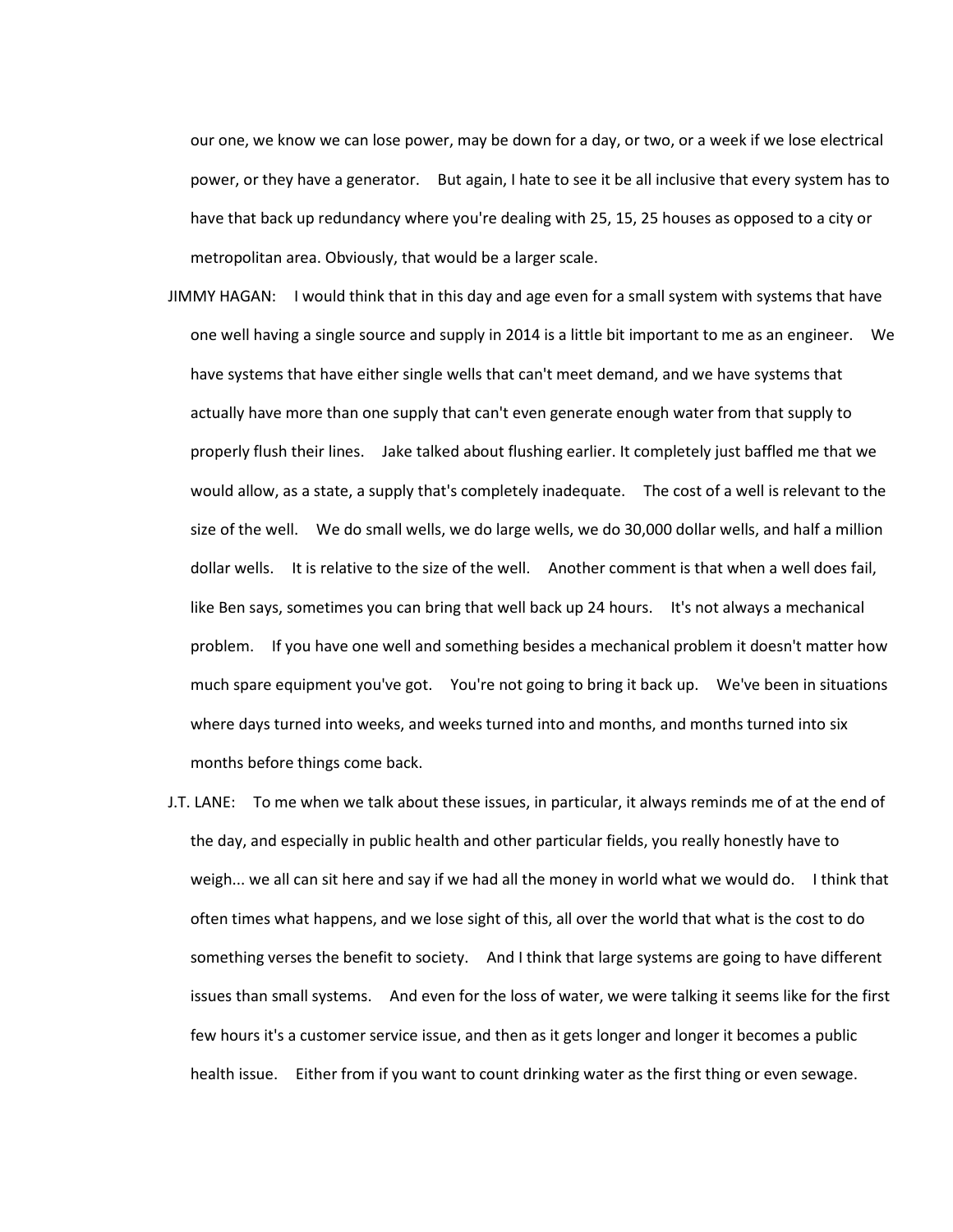That is where, to me, it's not the most straight forward thing. It's going to be very episodic and depend on so much. And I certainly think about this constantly, to what extent is it acceptable for everyone to invest in, based on the expectations that customers or our constituents have, that's always going to be the very natural push pull of what we do. I don't want us to lose sight of that as we talk about these issues in particular. They are very critical, but I think the real natural tension is exactly that. What are we as a department requiring, verses what is everyone willing to pay for either through their water bill or through taxes to fund projects like (inaudible) programs and things like that. Really, globally, that's what's going on. I just wanted to say that.

JIMMY GUIDRY: We've all been around long enough to know what's ideal isn't always the smart thing to do. Having two wells if you're starting out developing something it's the cost of doing business, but if you know you can get away with it, that you don't need to put a second well it makes sense to save that money. Having two wells is a way of protecting health and it's a good investment. So we're kind of sticklers. If you have your own well you can live in your own problems. Many times I'll have a problem where I have a whole subdivision that things aren't moving and I have to decide whether I'm going to evict people from their homes because of the risk of health because they don't have the proper sewage because they don't have a proper pump station, proper water. But it's easier to have redundancy. So the question becomes systems are building up and that's why we like large systems where people can help pay the bill. You really want to do what's right for their systems. It may start out as 12, but the next subdivision's another 12 and pretty soon they are not tied in and they don't have redundancy and every one of those... that's what we're seeing. It's not a real problem where we were living back in the day where people weren't close together. Right now people are living closer. We're developing systems around the state where we had individual mechanical sewer plants and we charge the best, you really want community systems but they're expensive. Same thing with water systems, you want community systems. You don't want one well for one subdivision to be the model. It becomes hard for us as regulators to make sense of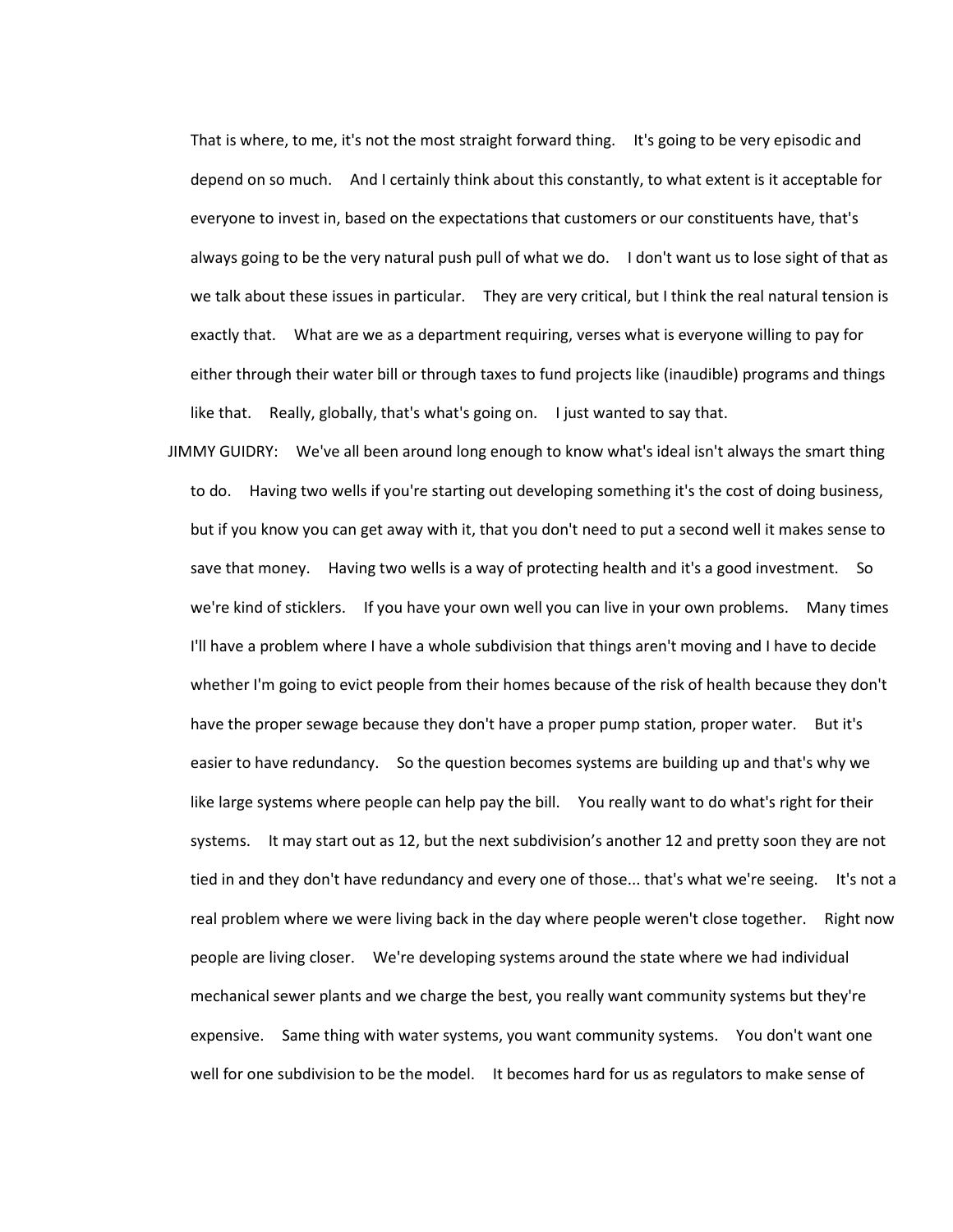what people can afford and what's the right thing to do. And I think that's what J.T. was saying. If you're going to barrow money to develop a project the cost of doing business is having two wells. That's the right thing to do. If you're a good citizen, that's the right thing to do. It might cost you another 50 grand, but having a second well, having a second option tying into the community system even better. And that's where I would be looking for hey, I got a well. I'm serving 12 homes. We're two years away of having a community system here, but we really want the community systems. We don't want a well for 12 homes. That's really not our goal. I don't know how you enforce that other then have requirements that make people think hey, what am I going to do. I can't afford a second well. I can't get this development off the ground with one well. Trying to get people to think more and more about community systems, large community systems.

- JAKE CAUSEY: And I'll mention we also require systems, customers, residents, businesses to connect to community systems when they are there and available. We've had many episodes where community systems have become available. We require people to tie in and then times we get people wanting to go back on their private well because they're dissatisfied with the water quality they're receiving and sometimes the water availability as well. We're putting people on community systems and building community systems. They got to be a lot more reliable and a lot better than their private well. The waters got to be there and I know we get a lot of issues with iron and manganese throughout the state and systems that aren't spending money to treat that and we get tons of complaints every month on those issues. Which we acknowledge are not specifically health issues, but when you're in a home and you fill a tub full of brown water it's an issue.
- PATRICK KERR: One more comment about this, and I mean this sincerely, I want to make sure we don't go down this path and change. That's one of the things I think is wonderful about DHH and the way you deal with us. All of these issues where you need a second source of supply, or you need to make a major change, they've given us plenty of time and latitude. They ask us for a plan, they ask us how much time it's going to take. If there's a community system coming in a couple of years that's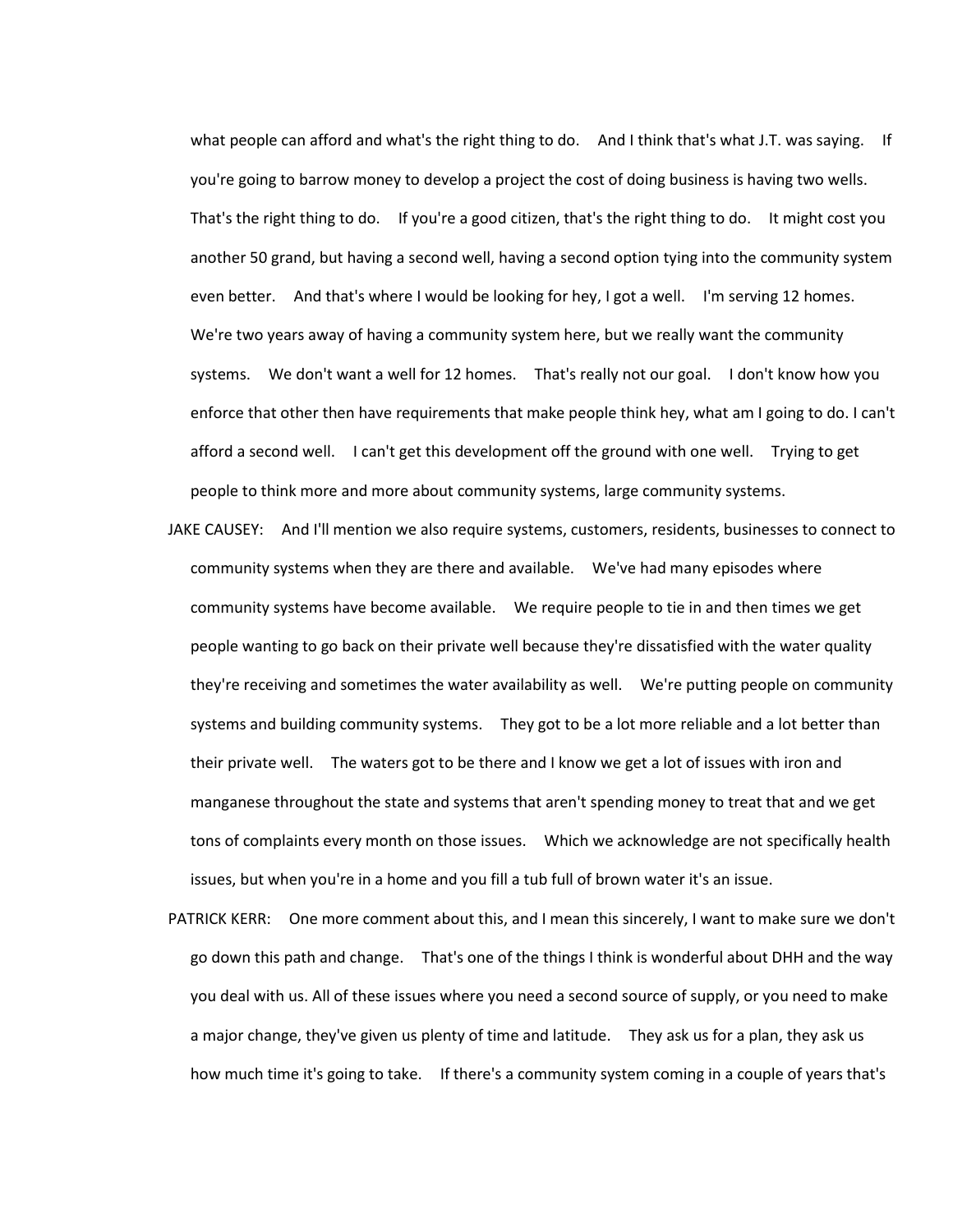usually a good enough solution. That willingness to work with us has been welcomed. I just hope we don't write into this something that changes that attitude. I think it's helping. We don't get there tomorrow, but we get there in a couple years.

J.T. LANE: All right, any other comments on chapter three? Does anybody feel they need any more information for any further analysis from the committee's standpoint?

PATRICK KERR: So now what's going to happen, like Keith did with chapter one, we're going to redline and get a draft that has these incorporated. Is that the next step?

J.T. LANE: Yes.

GREG GORDON: I follow with what Keith did. I don't think you put that together yet, have you? KEITH SHACKELFORD: Yeah, I sent it out to the committee several days ago.

(council speaking simultaneously)

SPEAKER: I didn't get it.

SHEREE TAILLON: I thought Keith sent it out.

KEITH SHACKELFORD: I sent it to the committee.

SPEAKER: I didn't get it.

KEITH SHACKELFORD: I'll do it again.

GREG GORDON: I'll follow what Keith did and put all those additional comments.

J.T. LANE: All right. Now we'll move on to part six, Jeff.

PATRICK KERR: Do we really need to read updates though? They are on the website.

J.T. LANE: Let me ask this. If you've read six do you want to have a discussion about it?

PATRICK KERR: I'd like to discuss it. I just don't think there's a lot of utility sitting here... I just wanted

to wait till you were finished to say that Greg.

GREG GORDON: Cause you got to read it twice. You got to read it at the webinar and here.

J.T. LANE: Was there anything that stood out worth discussing?

RANDY HOLLIS: I have a comment. On this particular part ten state standards really addresses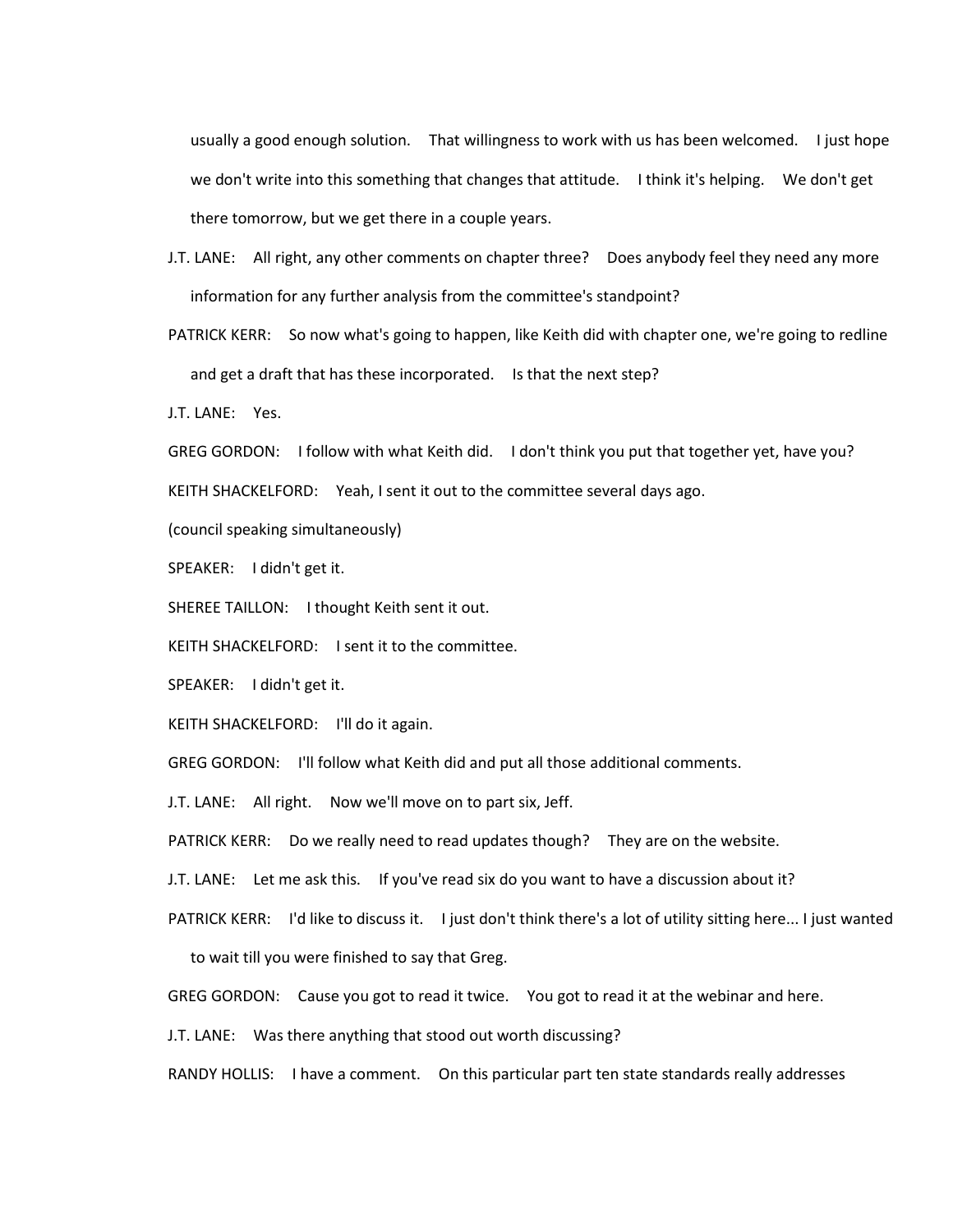permanent pumping facilities that were built and in several places we've installed, and I know other engineers have as well, are floating intake structures for rivers. If you read this specifically you can't build one. I would like to see us incorporate into part six at least the ability for an engineer to submit a floating intake structure that could be considered. I think the way I commented on that was that floating intake structure should be considered and all pertinent items that do not apply should not be considered. Something to that affect.

JIMMY GUIDRY: Something floating on the surface would be more at risk for a spill, no?

RANDY HOLLIS: You still got your intakes are mounted below it. What we have found on floating intake structures is they work much better, because in many cases the best water quality usually is below the surface and it's fairly stable throughout the year. So your screens are mounted to the floating intake. They go up and down with the river as it goes up and down. We've had one particular structure in place for over 30 years in Tennessee, a river that changes dramatically in elevation, as well as the current. It's operated perfectly for over 30 years. I strongly recommend. They have a number of good features and much more economical to build than a permanent structure mounted on the land. As far as economics they are much better.

JIMMY GUIDRY: Learn something every day. Thanks.

RANDY HOLLIS: You could not build it if you went exactly by part six of the ten state standards.

PATRICK KERR: Louisiana code doesn't prohibit it though. That's something you would...

JAKE CAUSEY: Yeah, that's something we definitely need to look at. I'm not sure if it's like flood level issue being the restriction, or I'm assuming it's just the number of parameters that would sort of prevent it from being. I guess the other question, A I don't know that we have any currently for public supplies in Louisiana. And then B you have experience with the one you mentioned. I guess is that something that you would see only applicable in certain sources such as a lake verses a river? We can have some more dialogue. I would be certainly interested in seeing what you're talking about. I think there is a lot to consider, definitely open to looking at it.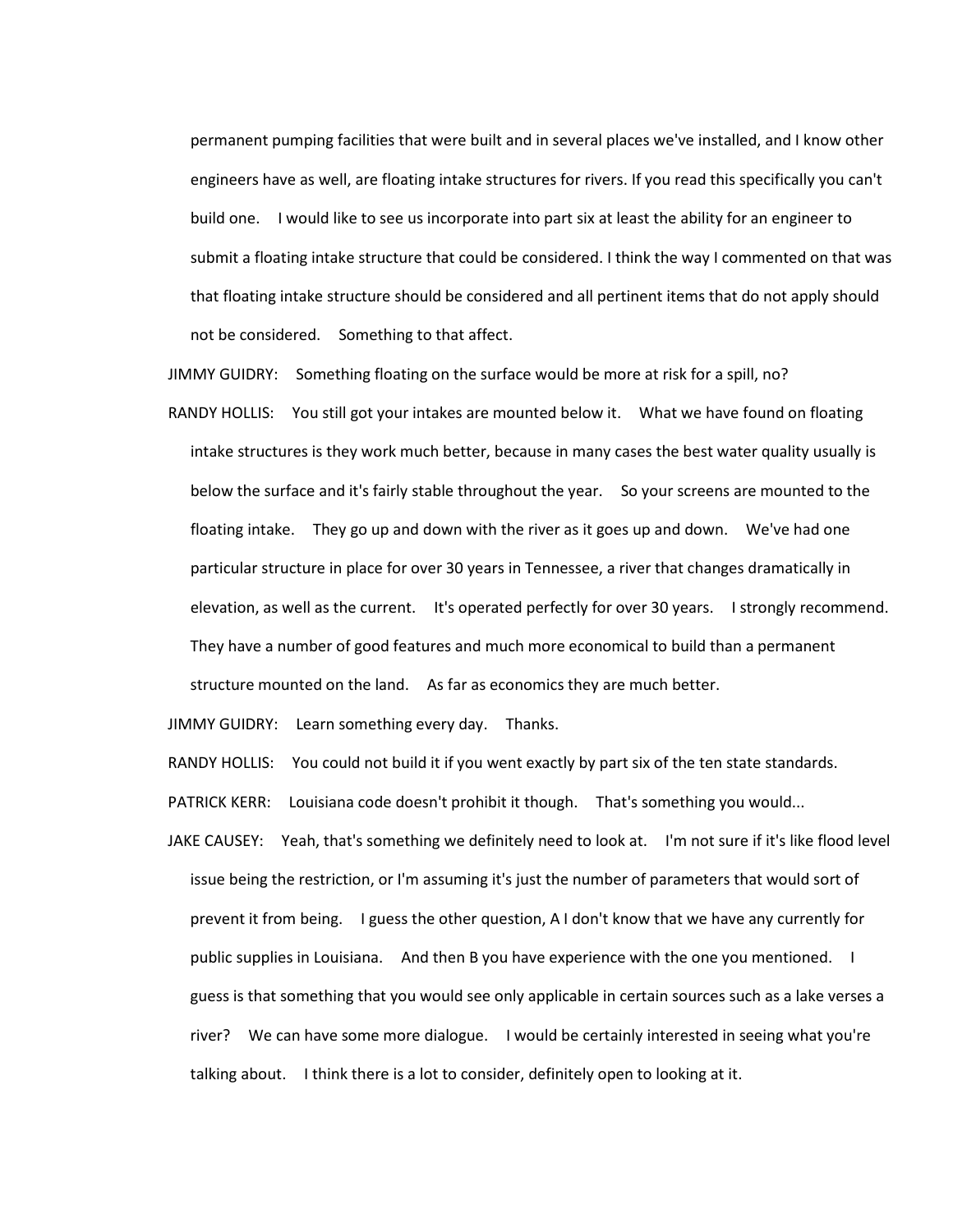- RUSTY REEVES: Jake, I think it would help you best like in the Toledo Bend area with drought season. Here a few years back (inaudible) intake come out the water (inaudible). Had to have a floating intake, helped a little better. I know a couple times water systems in South Park they've been very concerned because number one intake actually got down, the water level got down to it, rely strictly on the bottom two from that point on until the lake covered it again. You see Toledo Bend Lake fluctuating pretty regularly. That was one of the suggestions when they called us is floating intake that you could float, get it down lower.
- JAKE CAUSEY: You do still have to have water to float on. And the pipe is still going to have to go further out under the lake to get there. That's what I think some systems, in fact I think the Desoto was built they moved the intake further out into the lake and I believe some, like you said, during the drought season did have to extend some pipes. I'm not sure that floating intake is an extendible intake so, but it probably has merits for many reasons. Definitely something to look at.
- RANDY HOLLIS: Pat, to answer your specific question, when you go through the code it, excuse me, ten state standards, it talks about means to allow each suction well to be taken out of service. Well a floating intake structure does not have a suction well. So therefore say well, how are you going to take it out of service if you don't have one? It's not allowed. It's those very specific things that would knock out floating intake structure.
- JAKE CAUSEY: Just let me ask this question. A floating intake structure would have the pumps mounted on it, or you just talking about pumps may be land based and the pipe and the screens being a part?
- RANDY HOLLIS: The particular one I'm talking about, and there are a couple that I can reference. One in particular is vertical turbine pumps mounted on the barge, below those are suction headers, and those suction headers have duplicate headers have screens on them, intake screens. The Tennessee River those are eighth inch opening screens with a flush back and cleaning mechanism on each screen. So you've got a large header with three pumps on one, another header for duplication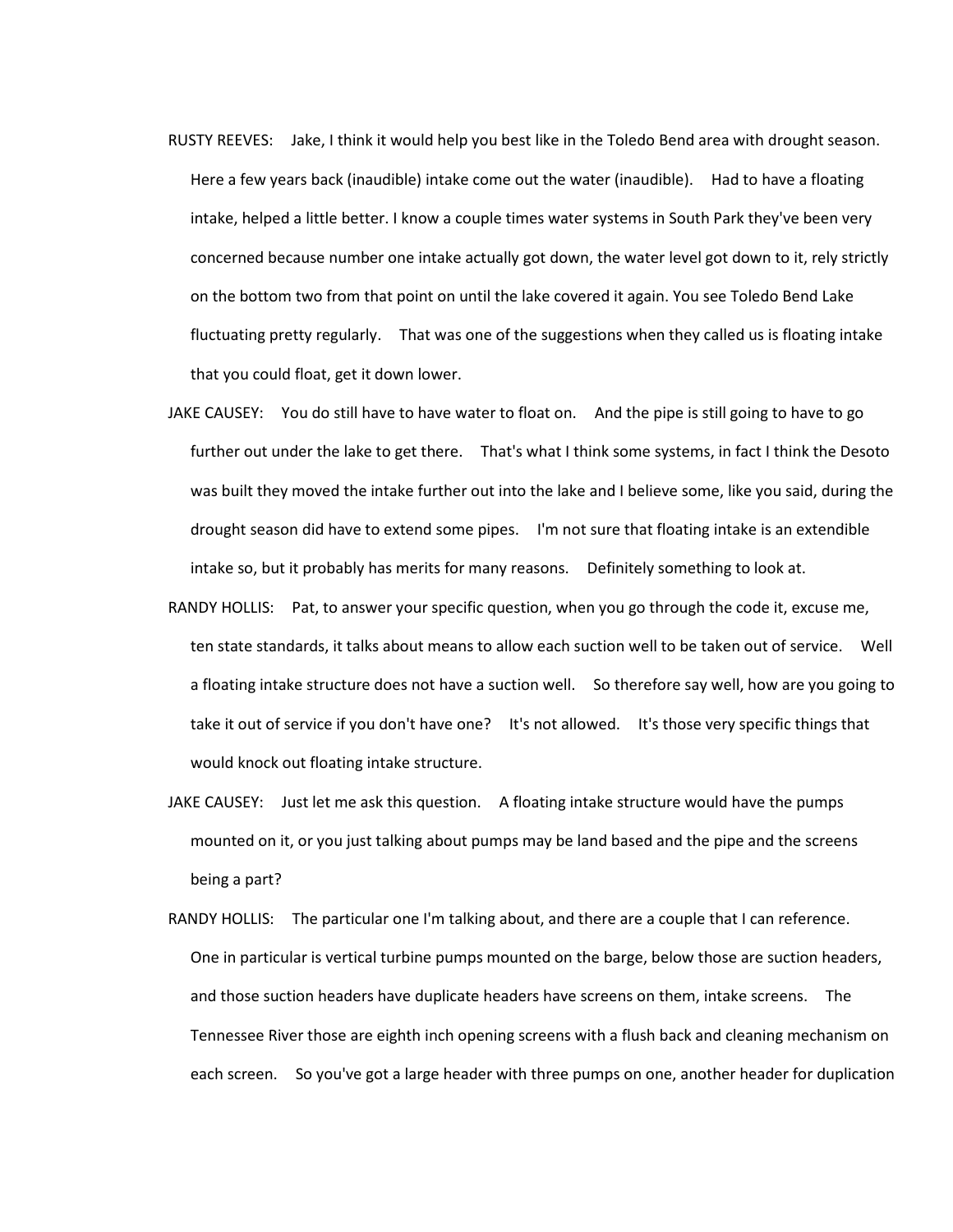with cleaning mechanisms on both and everything rides up and down with flexible pipes from the barge to the land. I would be glad to take you up there and look at it.

JAKE CAUSEY: I would be glad to go.

- KEITH SHACKELFORD: To answer your question, or to extend the answer to the question, and this is kind of incestuous arrangement because I worked at (inaudible) for 27 years. Before I left we did a project up in Kentucky on a lake where we had a floating barge that had a screened intake suspended beneath that that then had a pipe over to submersible pumps in the piping on the bank. You can have it either way.
- J.T. LANE: All right. Anything else? I think we'll move on to the public comment period for today's meeting. If we can grab a mic. So anyone out there attending the meeting today have any comments, or questions, or comments for the committee? All right. Anything further from the committee? All right. So do I have a motion to adjourn?

RANDY HOLLIS: We need to talk about the next two parts.

- SHEREE TAILLON: Parts seven and eight. Seven is Jimmy Hagan. Eight is Robert Brou. I will send y'all the power points that y'all need to get started with and y'all make a decision on the date you would like to do that and we'll get that started.
- ROBERT BROU: Are we still looking to do it at 6:00 in the evening? I find between the first section and second participation fell off dramatically. I know the later time definitely works better for some of the smaller systems. I think you'll get much more participation from larger systems during working hours, or at least immediately following. Not such a large gap. Earlier in the afternoon.
- J.T. LANE: What about three or four?

ROBERT BROU: I think that will work better. That's what I'm suggesting.

JIMMY GUIDRY: Right after lunch.

ROBERT BROU: That would definitely work well for me. I wanted to see what the other people thought.